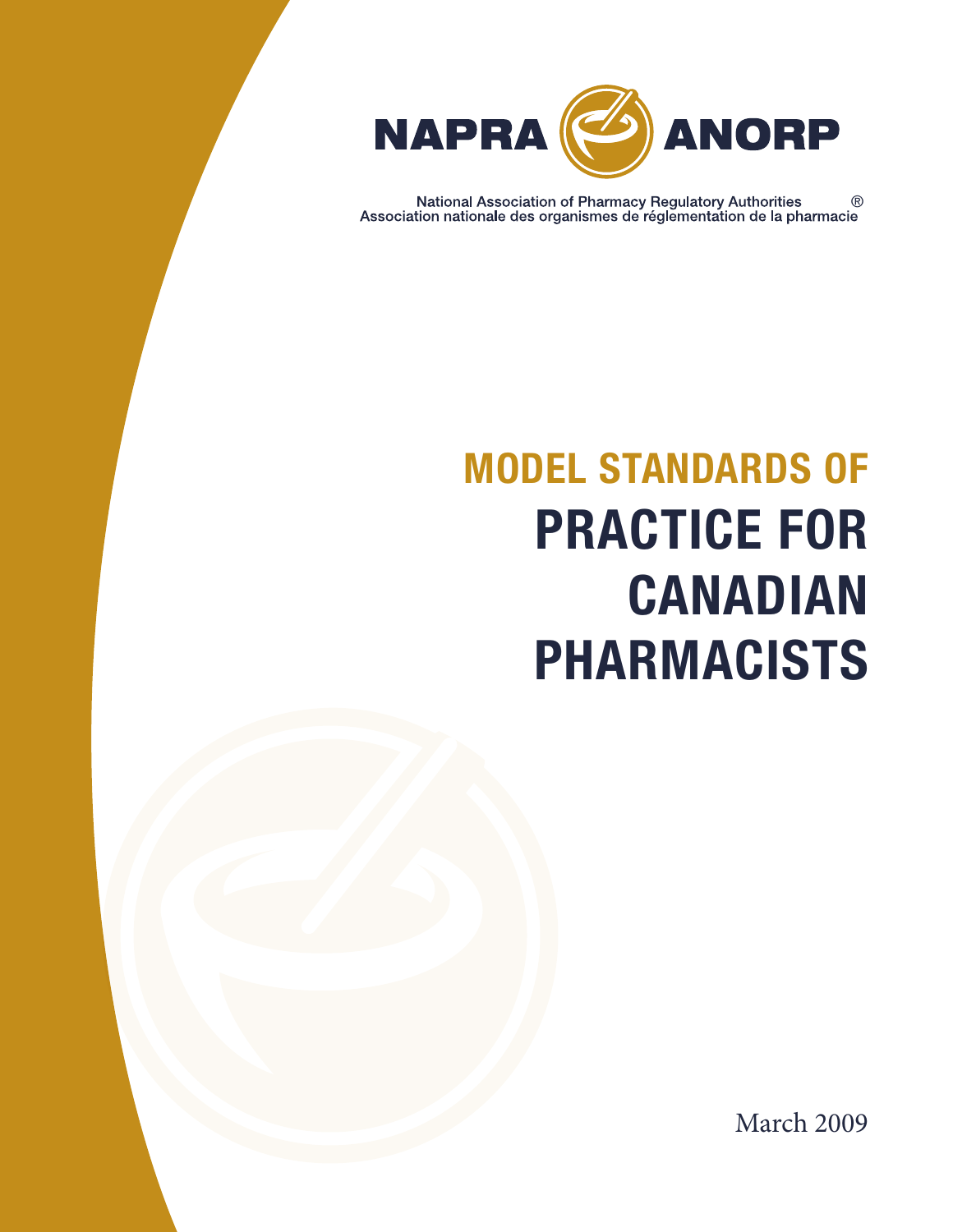©National Association of Pharmacy Regulatory Authorities, 2009. All rights reserved. No part of this document may be reproduced in any form by any photographic, electronic, mechanical or other means, or used in any information storage and retrieval system, without the written permission of the author.

> **The National Association of Pharmacy Regulatory Authorities (NAPRA)** 130 Albert Street, Suite 1800, Ottawa, ON K1P 5G4 (613) 569-9658 Fax (613) 569-9659 E-mail: info@napra.ca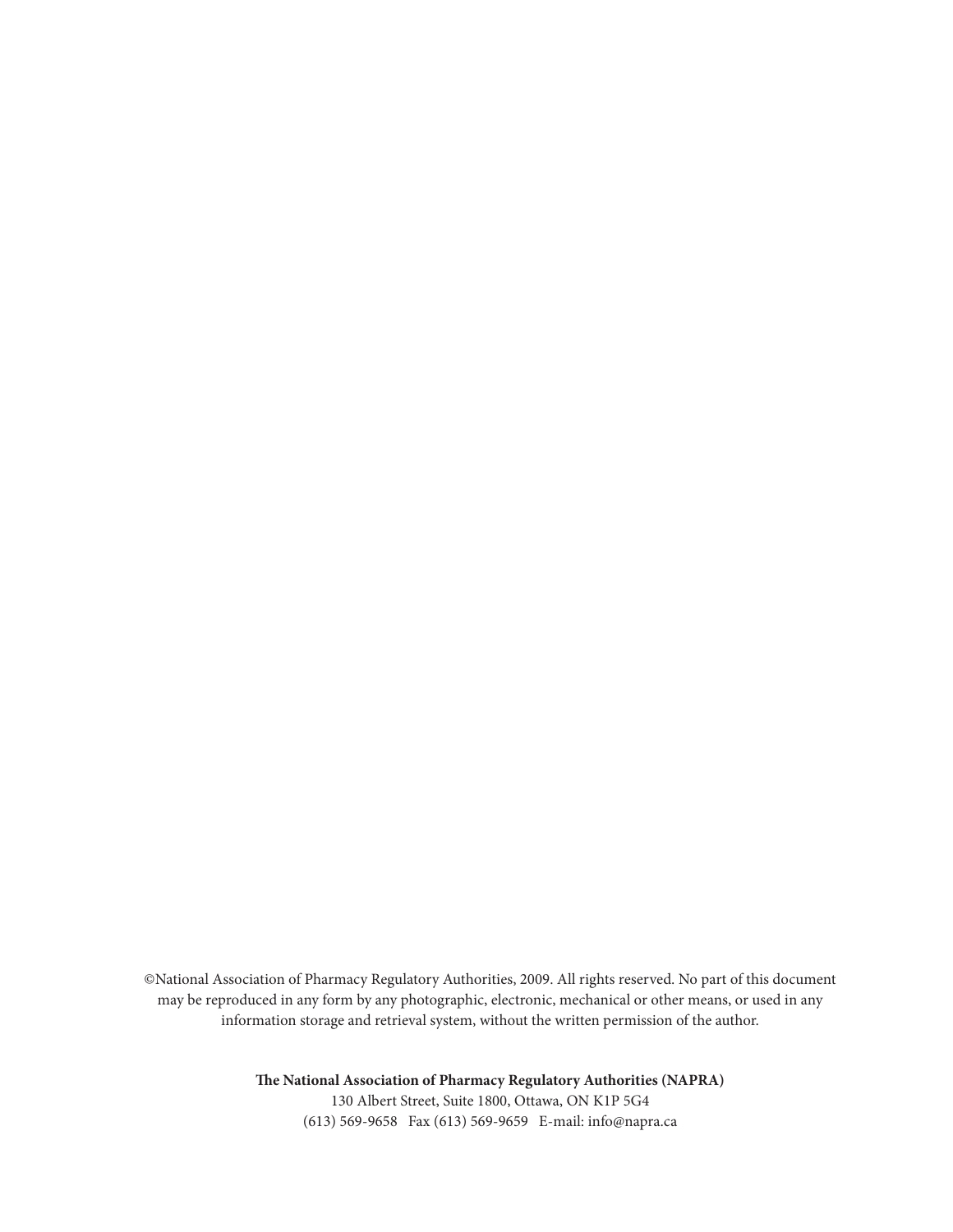### INTRODUCTION

The following *Model Standards of Practice for Canadian Pharmacists* (MSOP) have been developed by NAPRA based on work by their National Advisory Committee on Pharmacy Practice (NACPP) in combination with best practices in defining competencies and standards of practice for health professions. The revised document is also in keeping with the Canadian Patient Safety Institute's *The Safety Competencies – Enhancing Patient Safety Across the Health Professions*<sup>1</sup> and the Canadian Pharmacists' Association *Blueprint for Pharmacy: The Vision for Pharmacy.*<sup>2</sup>

The development of these *Model Standards* commenced in late 2007 when the NACPP began a review of the Standards of Practice that were approved in 2003. Draft revised MSOPs were reviewed by stakeholders in late 2008, with comments raising a number of important questions regarding the purpose and ideal format of MSOP (see Appendix I for stakeholders). Careful analysis of these stakeholder comments led to further investigation of ongoing work in standards of practice by national regulatory authorities for both pharmacy and other health professions in Canada and abroad. Results highlighted the increasing importance of standards of practice for health care professionals in response to shifting and overlapping scopes of practice and emphasis on accountability of professionals throughout their careers.3,4 In particular, literature documented that standards of practice are the fundamental basis of the continuing competence / quality assurance programs mandated by multiple countries.<sup>5</sup> Results also clarified the relationship between documents describing ideal minimum practice of health professionals (e.g. *Good Pharmacy Practice from the International Pharmaceutical Federation [FIP], Good Medical Practice from the UK, and the UK Pharmacy Practice Framework)* and standards of practice.<sup>6-8</sup> Although some earlier literature refers to the descriptions of ideal minimum practice as standards<sup>5</sup>, FIP clarifies that the *Framework for Pharmacy Practice* should be used as a basis for developing standards of practice, while the Royal Pharmaceutical Society of Great Britain has prepared *Performance Standards* separate from their *Pharmacy Practice Framework*.<sup>9,8</sup> The General Medical Council (GMC) of the UK provides the most clear differentiation between descriptions of ideal, minimum practice and standards of practice, stating that to support relicensure◊ "the GMC should translate *Good Medical Practice* into a framework against which individual doctors' practice can be appraised and objectively assessed".10 Current work by the GMC has derived generic standards of practice from *Good Medical Practice* that cover the core requirements of good practice.11 Importantly the GMC also specifies that practitioners will be held accountable to these core standards of practice as a key component of the re-licensure process.<sup>10</sup>

In keeping with these best practices and based on stakeholder comments, NAPRA reconsidered the format of the MSOP. The format originally proposed for the revised MSOP was based on the format from the 2003 MSOP which was, in turn, based on the then current literature describing the development of competency-based standards of practice.12,13 This format was particularly useful for pharmacy in Canada in the early 2000's as the MSOP needed to incorporate the fundamental shift in practice toward the provision of pharmaceutical care.

Sufficient detail was required in the 2003 MSOP to clearly differentiate this form of practice from clinical pharmacy services. However, given the current broad acceptance of the principles of pharmaceutical care, in combination with the broadening scope of pharmacy practice in Canada and the developments

 $\degree$  The GMC requires physicians to revalidate their competence to practice on a regular basis in order to maintain their license to practice. This re-licensure process is termed revalidation<sup>5</sup>.

MODEL STANDARDS OF PRACTICE FOR CANADIAN PHARMACISTS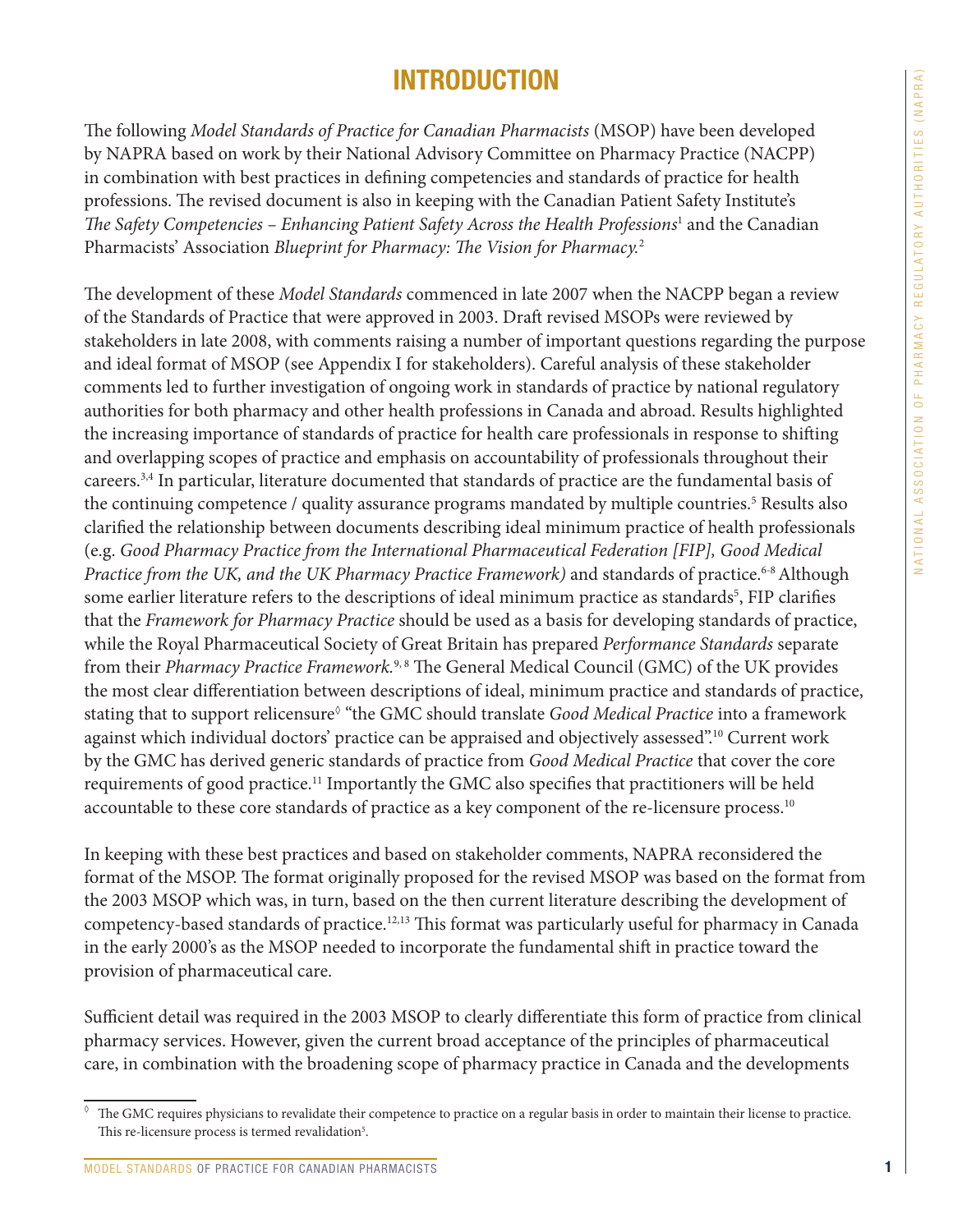in the structure of standards of practice in all of the health professions, it is recognized this format is no longer the most appropriate for NAPRA's MSOP. Instead, it is recommended that the current version of the *Professional Competencies for Canadian Pharmacists at Entry to Practice (2007)* remain unchanged and that future revisions of these competencies consider incorporating the detail contained in the previous MSOP to create a more complete description of ideal, minimum pharmacist's practice. With this recommendation, the MSOP were then redrafted to select specific, measurable activities from the *2007 Competencies* that are key both to protecting the public and to safe and effective pharmacist's practice. In addition, in recognition of the rapidly changing scope of pharmacy practice in Canada, the MSOP have incorporated pharmacist's activities that are currently authorized in a number of Canadian provinces but that were not specified as part of the patient care competency in NAPRA's *2007 Competencies.* Examples include extending prescriptions or administration of medications by injection. It is anticipated that future revisions in the *Competencies for Canadian Pharmacists at Entry to Practice* and/or descriptions of ideal minimum practice (e.g. Good Pharmacist's Practice) will include these activities as part of the existing patient-care competency for Canadian pharmacists. Finally, the MSOP incorporate the *Supplemental Standards of Practice for Schedule II and III Drugs*, with readers referred to this document for detailed compliance requirements related to these standards.14

It is also important to emphasize that the MSOP are written primarily for pharmacy regulatory authorities with the goal of specifying the standards against which pharmacist's performance can be judged when the pharmacists are undertaking the activities required for safe and effective pharmacy practice. Regulators will also use these MSOP to explain the responsibilities of pharmacists to their stakeholders in a meaningful and understandable manner. NAPRA does recognize that many others will refer to these MSOP, including practising pharmacists, the Pharmacy Examining Board of Canada, educators, and regulators from other professions. The language used within these MSOP, therefore, uses commonly recognized terms rather than expressions which have meaning primarily to pharmacy audiences.

A final clarification requested by many stakeholders requires the explicit statement that the MSOP are minimum standards of practice that all licensed pharmacists must meet. The MSOP are **not** applicable only to pharmacists at entry to practice. Furthermore, NAPRA acknowledges that there are a number of professional roles fulfilled by pharmacists as drawn from the *2007 Professional Competencies.* These roles can be categorized into:

- patient care
- drug information
- drug distribution
- management
- education

NAPRA recognizes that not all pharmacists perform each of the roles as part of their daily work. For example, pharmacists may provide patient care and yet not be involved in the distribution of medications or pharmacy management. However, regardless of a pharmacist's position or practice context, it is NAPRA's intention that when a pharmacist does perform a specific role, then (s)he must perform it to the level specified in the standards. Furthermore, when performing a specific role, the pharmacists must meet **all** of the MSOP associated with this role. The MSOP have been formatted to ensure clarity and facilitate compliance by pharmacists fulfilling specific roles in their daily work.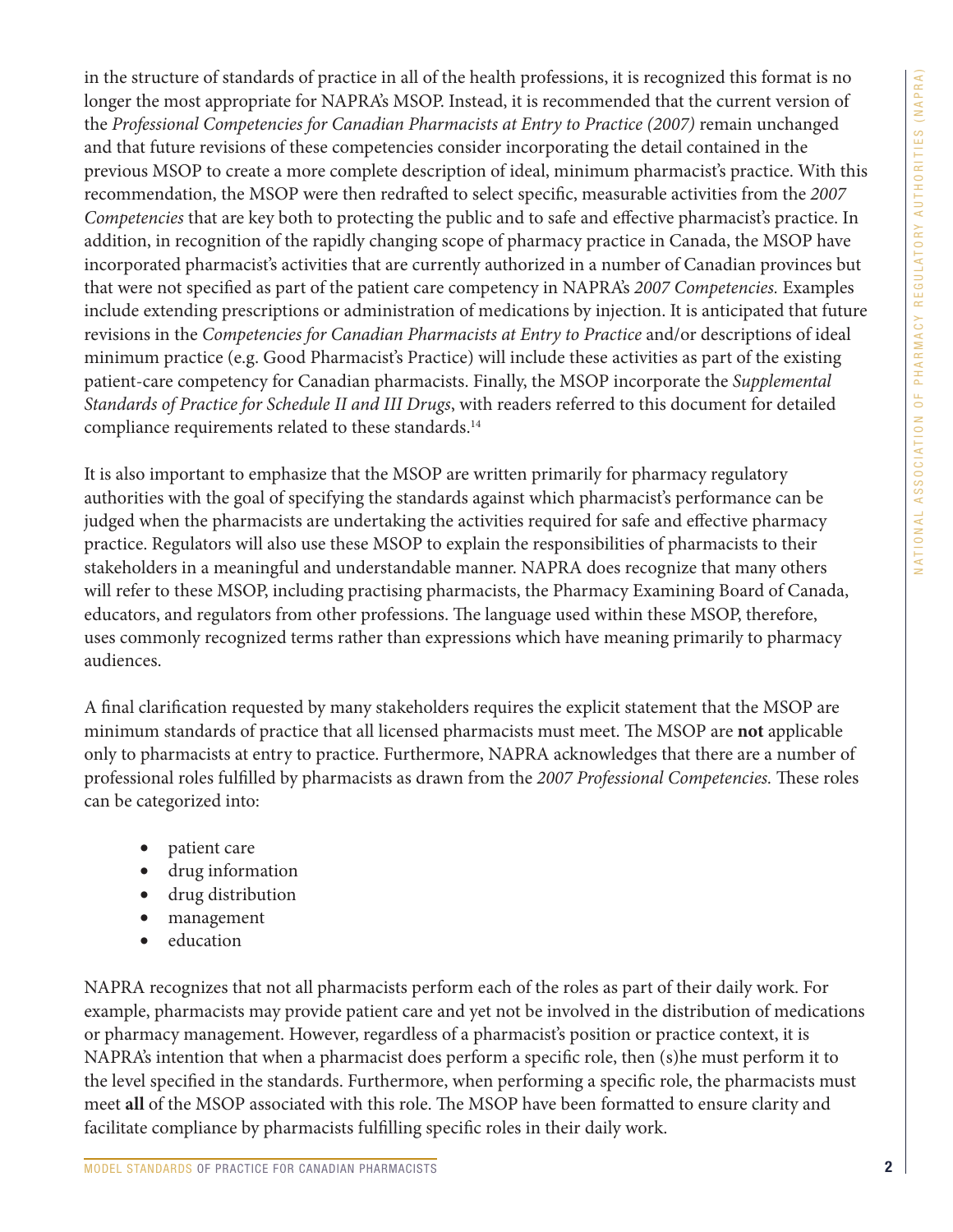## FORMAT

The format adopted for the MSOP draws from ongoing work from the UK GMC<sup>10, 11</sup>, where the standards were broadly categorized into four domains related to medical expertise, safety and quality, communication, partnership and teamwork, and maintaining trust. Review of standards and practice descriptions from a number of organizations led to modifications in these categorizations to ensure consistency of the MSOP with priorities in Canadian health care such as collaborative care.<sup>1, 9,15</sup> The four domains of MSOP for Canadian pharmacists are:

- Expertise in medications and medication-use
- **Collaboration**
- Safety and Quality
- Professionalism and Ethics

It is emphasized that the central domains for pharmacists are the two entitled medication and medication-use expertise, and collaboration. The remaining domains refer to critical attributes that are required of pharmacists to successfully achieve the MSOP in their two central domains. Such a model of central professional activities and supportive / underlying attributes is consistent with NAPRA's 2003 *Model Standards,* the Association of Faculties of Pharmacy of Canada's (AFPC) *Educational Outcomes for a Baccalaureate Pharmacy Graduate in Canada*16, and the Royal College of Physicians and Surgeons of Canada's *CanMeds* competency framework<sup>17</sup>. Finally, standards from multiple international and provincial pharmacy regulatory authorities were also reviewed to allow a thorough selection of activities key to quality pharmacy practice.<sup>9, 18-20</sup>

The resulting framework for the MSOP, therefore, incorporates four domains of standards of practice. Within each of these domains the MSOP are grouped under general standard statements to provide structure and ease of reading as follows:

| <b>General Standard</b>                                                                                                  | <b>Model Standards of Practice</b> |
|--------------------------------------------------------------------------------------------------------------------------|------------------------------------|
| Expertise in medications and medication-use                                                                              |                                    |
| Pharmacists maintain their competence.<br>$\bullet$                                                                      | $\bullet$<br>$\cdots$              |
| Pharmacists apply their medication and medication-use expertise while<br>$\bullet$<br>performing their daily activities. |                                    |
| Pharmacists provide evidence of application of their medication and<br>medication-use expertise through documentation.   |                                    |
| Collaboration                                                                                                            |                                    |
| Pharmacists work constructively with students, peers and members of<br>$\bullet$<br>the inter-professional team.         | .<br>.                             |
| Pharmacists communicate effectively.<br>$\bullet$                                                                        |                                    |
| <b>Safety and Quality</b>                                                                                                |                                    |
| Pharmacists undertake continuing professional development, quality<br>assurance and quality improvement.                 | .<br>.                             |
| Pharmacists respond to safety risks.<br>$\bullet$                                                                        |                                    |
| <b>Professionalism and Ethics</b>                                                                                        |                                    |
| Pharmacists demonstrate professionalism and apply ethical principles<br>in their daily work.                             | .                                  |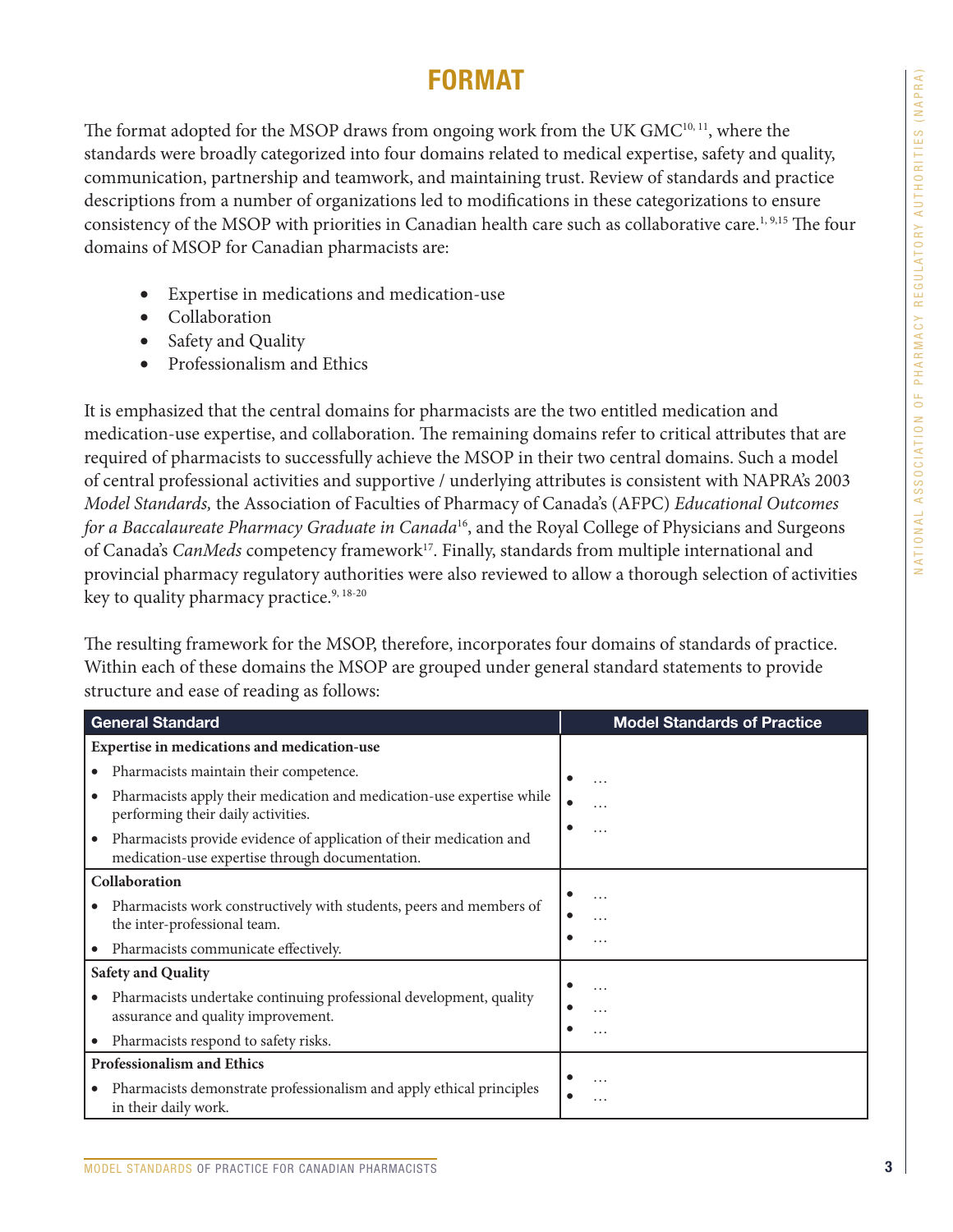To ensure clarity and compliance with the MSOP, NAPRA has structured the MSOP to clearly identify the MSOP that are required of all pharmacists regardless of the role(s) that they are fulfilling, and the MSOP that are specifically associated with the five pharmacist's roles identified by NAPRA in their *2007 Professional Competencies.* Not all of the roles have specific MSOP identified for them: this occurs when the MSOP required of all pharmacists in all roles adequately address the standards of practice expected within the specific pharmacist's roles. The following table provides an **example** of this format:

| <b>General Standard</b>                                                               | <b>Model Standards of Practice</b>                                                                  |
|---------------------------------------------------------------------------------------|-----------------------------------------------------------------------------------------------------|
| <b>Expertise in medications</b><br>and medication-use                                 |                                                                                                     |
| Pharmacists maintain their<br>competence.                                             | MSOP required of pharmacists regardless of the role they are fulfilling:<br>$\bullet$               |
|                                                                                       | MSOP required of pharmacists when providing patient care:                                           |
|                                                                                       | MSOP required of pharmacists when providing drug information:                                       |
|                                                                                       | MSOP required of pharmacists when responsible for drug distribution:<br>$\cdots$                    |
|                                                                                       | MSOP required of pharmacists when managing a pharmacy:                                              |
|                                                                                       | MSOP required of pharmacists when educating pharmacy students/<br>interns:                          |
| Pharmacists apply their medication<br>$\bullet$<br>and medication-use expertise while | MSOP required of pharmacists regardless of the role they are fulfilling:<br>$\bullet$<br>$\dddotsc$ |
| performing their daily activities.                                                    | MSOP required of pharmacists when providing patient care:<br>$\ddotsc$                              |
|                                                                                       | MSOP required of pharmacists when providing drug information:<br>$\bullet$<br>$\ddots$              |
|                                                                                       | MSOP required of pharmacists when responsible for drug distribution:<br>$\ldots$                    |
|                                                                                       | MSOP required of pharmacists when managing a pharmacy:                                              |
|                                                                                       | MSOP required of pharmacists when educating pharmacy students/<br>interns:<br>.                     |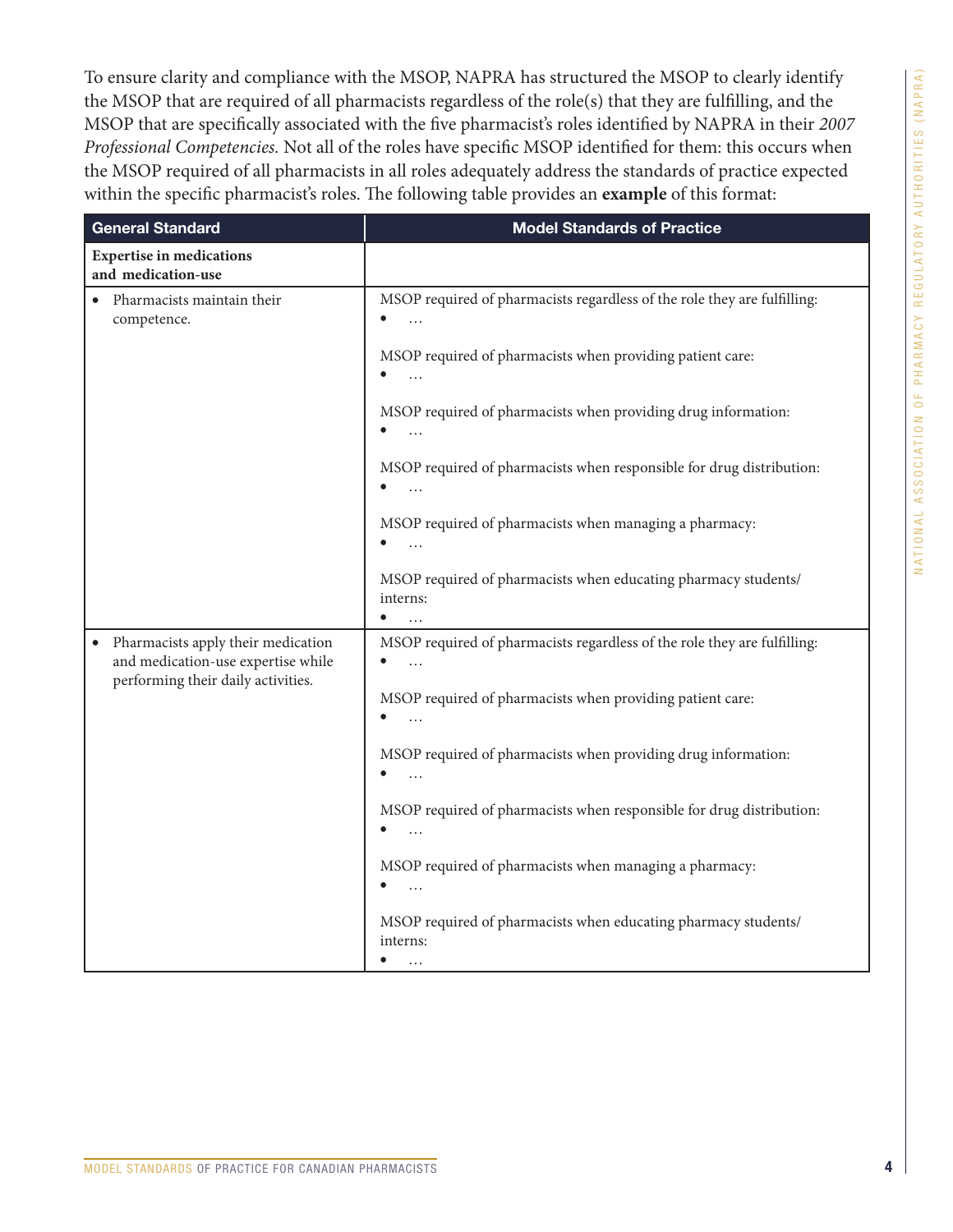# MODEL STANDARDS OF PRACTICE

The following describe the Model Standards of Practice required of pharmacists licensed to practice in Canada. These MSOP are drawn from NAPRA's *Professional Competencies for Canadian Pharmacists at Entry to Practice (2007)*, but do not replace them*.* Instead, the numbers in brackets that follow either the general standards or model standards of practice refer to competency elements in NAPRA's *Professional Competencies for Canadian Pharmacists at Entry to Practice (2007).*

Model standards of practice that relate to emerging scope of practice activities that are part of the patient care competency but that have not yet been explicitly stated as competency elements in the *2007 Professional Competencies* are identified with an asterisk.

| <b>General Standard</b>                                                                                        | <b>Model Standards of Practice</b>                                                                                                                                                                                                                                                                                                                                                                                                                                                                                                                                                                                                                                                                                                 |
|----------------------------------------------------------------------------------------------------------------|------------------------------------------------------------------------------------------------------------------------------------------------------------------------------------------------------------------------------------------------------------------------------------------------------------------------------------------------------------------------------------------------------------------------------------------------------------------------------------------------------------------------------------------------------------------------------------------------------------------------------------------------------------------------------------------------------------------------------------|
| Pharmacists maintain their<br>competence. (3.5)                                                                | Pharmacists regardless of the role they are fulfilling:<br>fulfill the provincially mandated requirements for maintenance of<br>1.<br>competence (e.g. CE, practice assessment, learning portfolio) (3.5)<br>adhere to current laws, regulations and policies applicable to pharmacy<br>2.<br>practice $(3.1)$                                                                                                                                                                                                                                                                                                                                                                                                                     |
|                                                                                                                | Pharmacists, when providing patient care:<br>maintain all certifications / credentials required for their practice<br>3.<br>including emerging scope of practice activities that are authorized in<br>specific provinces <sup>†</sup> (3.1, 3.4).                                                                                                                                                                                                                                                                                                                                                                                                                                                                                  |
| Pharmacists apply their medication<br>and medication use expertise while<br>performing their daily activities. | Pharmacists regardless of the role they are fulfilling:<br>recognize and practice within the limits of their competence<br>4.<br>5.<br>use evidence from relevant sources to inform their activities (4.2, 4.3)<br>critically evaluate medication and related information (4.4)<br>6.<br>present medication and related information in a manner appropriate to<br>7.<br>the audience (4.5)<br>adhere to current laws, regulations and policies applicable to pharmacy<br>8.<br>practice (3.1)                                                                                                                                                                                                                                      |
|                                                                                                                | Pharmacists, when providing patient care as part of the care provided when<br>dispensing <sup>#</sup> medications or medication therapies <sup>§</sup> :<br>review each prescription for a medication that a patient is taking for the<br>9.<br>first time to ensure that this medication is the most appropriate for the<br>specific patient, including collecting and interpreting relevant patient<br>information to ensure that $(1.1-1.5)$ :<br>there are no significant drug interactions or contra-indications, and<br>the medication is the most appropriate in view of patient<br>$\bullet$<br>characteristics", other conditions and medications, and<br>the dose and instructions for use of the medication are correct |

### 1. Expertise in medications and medication use

<sup>†</sup> These emerging scope of practice activities vary by province and are changing substantially as many provinces revise relevant legislation. At present, such activities range from, but are not limited to, independent prescribing, delegated prescribing, prescribing by collaborative practice agreements, ordering of laboratory tests and administration of medications.

<sup>‡</sup> See glossary for definition of dispensing.

<sup>§</sup> See glossary for definition of medication therapies.

<sup>\*\*</sup> Including socioeconomic status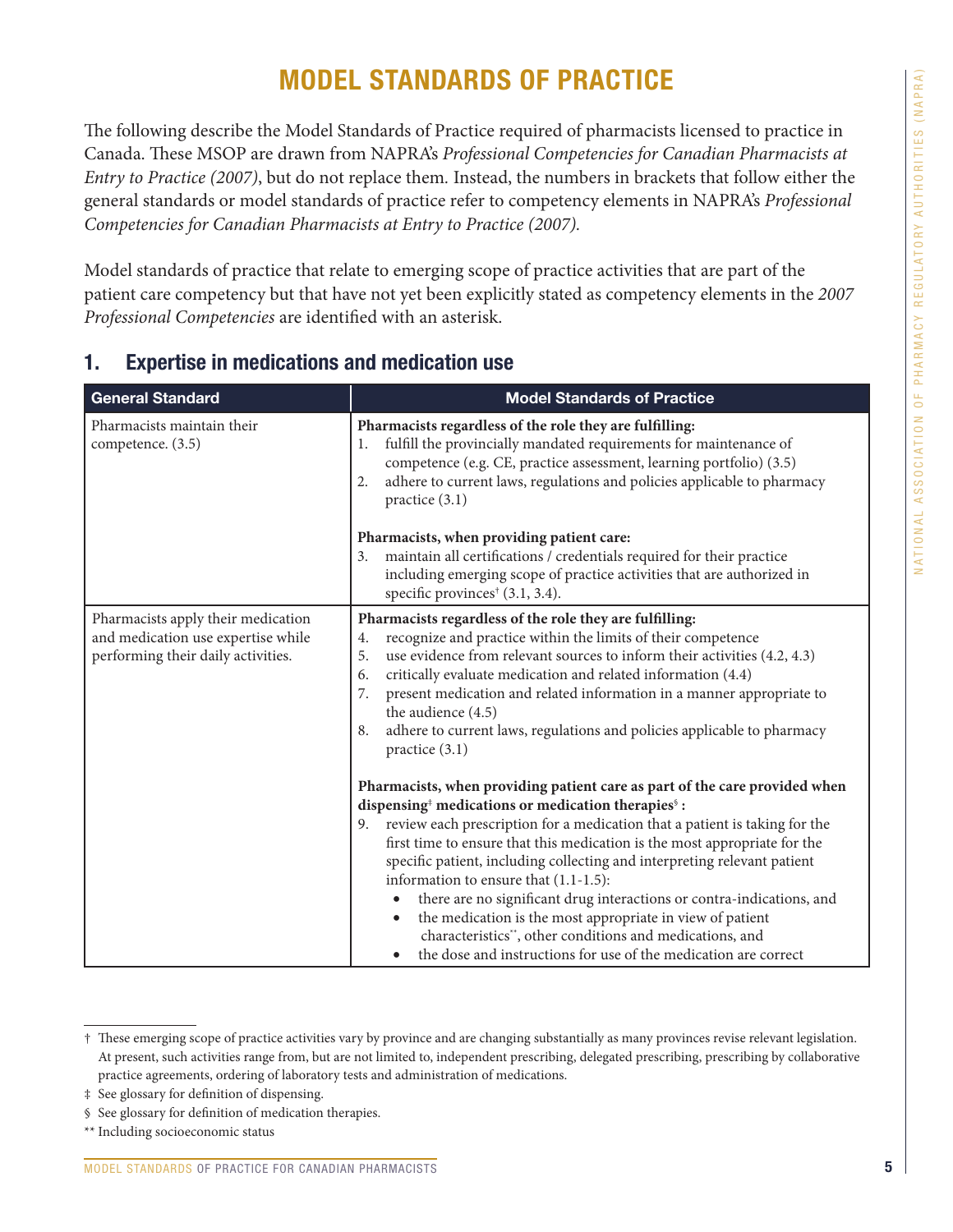| <b>General Standard</b> | <b>Model Standards of Practice</b>                                                                                                                                                                                                                                                             |
|-------------------------|------------------------------------------------------------------------------------------------------------------------------------------------------------------------------------------------------------------------------------------------------------------------------------------------|
|                         | 10. rectify prescriptions for medications that patients are taking for the first time<br>that pose risks to a patient by $(1.6-1.7)$ :<br>making changes to the prescription in accordance with authorities<br>granted to pharmacists by laws / regulations / policies / guidelines,<br>and/or |
|                         | contacting a prescriber to recommend changes in the prescription,<br>and/or                                                                                                                                                                                                                    |
|                         | refusing to dispense the medication<br>11. assess the appropriateness of providing a refill of a medication requested by a                                                                                                                                                                     |
|                         | patient by collecting and interpreting relevant patient information to ensure<br>$(1.1-1.5):$                                                                                                                                                                                                  |
|                         | there are no significant drug interactions, contra-indications or adverse<br>effects, and                                                                                                                                                                                                      |
|                         | the medication is still required, and<br>the dose and instructions for use of the medication are correct, and<br>$\bullet$                                                                                                                                                                     |
|                         | that the patient is receiving appropriate monitoring for this medication<br>and disease                                                                                                                                                                                                        |
|                         | 12. manage patient's requests for refills of medications which pose risks to the<br>patient by $(1.6-1.7)$ :                                                                                                                                                                                   |
|                         | making changes to the prescription in accordance with authorities<br>granted to pharmacists by laws / regulations / policies / guidelines,<br>and/or                                                                                                                                           |
|                         | contacting a prescriber to recommend changes in the prescription,<br>and/or                                                                                                                                                                                                                    |
|                         | refusing to dispense the medication<br>13. assess patient's compliance when providing refills for medications for                                                                                                                                                                              |
|                         | treatment of chronic disease (1.8)                                                                                                                                                                                                                                                             |
|                         | 14. address problems with compliance that pose risks to the patient or can affect<br>the efficacy of the medication by $(1.7)$ :                                                                                                                                                               |
|                         | educating the patient, and                                                                                                                                                                                                                                                                     |
|                         | making changes to their medications and/or medication therapies<br>in accordance with authorities granted to pharmacists by laws /<br>regulations / policies / guidelines, or                                                                                                                  |
|                         | contacting a prescriber to recommend changes in therapy                                                                                                                                                                                                                                        |
|                         | 15. extend refills on medications for chronic disease only:<br>under conditions specified by, and in accordance with authorities<br>granted to pharmacists by, applicable laws / regulations / policies /<br>guidelines, and                                                                   |
|                         | when it is in the patient's best interest to do so                                                                                                                                                                                                                                             |
|                         | 16. extend refills on medications for chronic disease appropriately, having                                                                                                                                                                                                                    |
|                         | collected and interpreted relevant patient information to ensure':                                                                                                                                                                                                                             |
|                         | the patient's chronic condition is sufficiently stable to warrant extension<br>without evaluation by physician, and                                                                                                                                                                            |
|                         | there are no significant drug interactions, contra-indications or adverse<br>$\bullet$<br>effects, and                                                                                                                                                                                         |
|                         | the medication is still required, and                                                                                                                                                                                                                                                          |
|                         | the dose and instructions for use of the medication are correct, and<br>that the patient is receiving appropriate monitoring for this medication<br>and chronic disease                                                                                                                        |

<sup>\*</sup> MSOP that are associated with emerging scope of practice activities that have not yet been incorporated into NAPRA's *Professional Competencies for Canadian Pharmacists at Entry to Practice* (2007).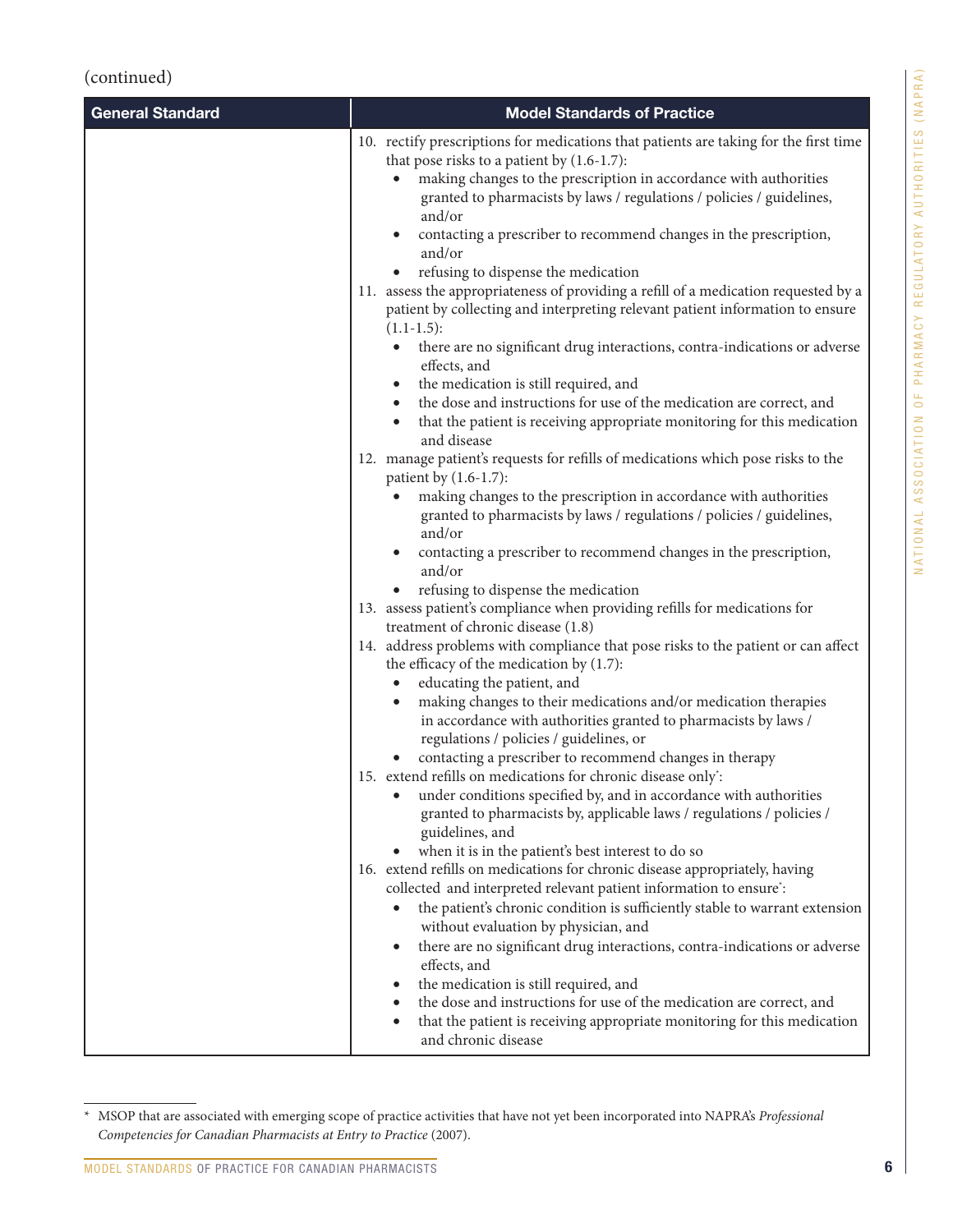| <b>General Standard</b> | <b>Model Standards of Practice</b>                                                                                                                                                                                                                                                                                                                                                                                                                           |
|-------------------------|--------------------------------------------------------------------------------------------------------------------------------------------------------------------------------------------------------------------------------------------------------------------------------------------------------------------------------------------------------------------------------------------------------------------------------------------------------------|
|                         | 17. educate patients to whom they dispense medication or medication therapies<br>to enable the patients to receive the intended benefit of the medication or<br>therapies<br>18. ensure required procedures are followed for controlled substances <sup>11</sup><br>19. ensure that medications are managed in a manner that assures the integrity<br>of the product including minimization of diversion and dispensing errors<br>(6.2)                      |
|                         | Pharmacists, when providing patient care as part of the care provided during<br>medication therapy management services <sup>#</sup> :                                                                                                                                                                                                                                                                                                                        |
|                         | 20. prescribe medications independently or according to collaborative<br>prescribing agreements, protocols, delegation agreements or medical<br>directives only <sup>*</sup> :<br>under conditions specified by, and in accordance with authorities<br>$\bullet$<br>granted to pharmacists by, applicable laws / regulations / policies /                                                                                                                    |
|                         | guidelines, and<br>when it is in the patient's best interest to do so                                                                                                                                                                                                                                                                                                                                                                                        |
|                         | 21. prescribe medications based on the pharmacist's own assessment of the<br>patient only having collected and interpreted relevant patient information to<br>ensure <sup>*</sup> :                                                                                                                                                                                                                                                                          |
|                         | there are no significant drug interactions or contra-indications, and<br>$\bullet$<br>the medication is the most appropriate in view of patient<br>$\bullet$<br>characteristics, signs and symptoms, other conditions and medications,<br>and                                                                                                                                                                                                                |
|                         | the dose and instructions for use of the medication are correct.<br>22. ensure their availability to patients requesting assistance for purchasing of<br>non-prescription drug therapy or self-care measures of disease management<br>or health maintenance                                                                                                                                                                                                  |
|                         | 23. recommend non-prescription drug therapy only having collected and<br>interpreted patient information to ensure that: <sup>14</sup>                                                                                                                                                                                                                                                                                                                       |
|                         | there are no significant drug interactions or contra-indications, and<br>$\bullet$<br>the medication is the most appropriate in view of patient<br>$\bullet$<br>characteristics, signs and symptoms, other conditions and medications,<br>and                                                                                                                                                                                                                |
|                         | the dose and instructions for use of the medication are correct<br>24. recommend self-care measures for disease management that are evidence-<br>based and cost-effective                                                                                                                                                                                                                                                                                    |
|                         | 25. educate patients to whom they sell medications, or to whom they<br>recommend self-care, to enable the patients to receive the intended benefit<br>of the medication or therapies <sup>14</sup>                                                                                                                                                                                                                                                           |
|                         | 26. complete medication reviews with patients who are at risk of experiencing<br>problems with their medications to identify:<br>significant drug interactions, contra-indications or adverse effects, and<br>medications which are no longer required, and<br>$\bullet$<br>incorrect dose or instructions for medication use, and<br>$\bullet$<br>noncompliance, and<br>$\bullet$<br>lack of appropriate monitoring for medications being used<br>$\bullet$ |

<sup>††</sup>See glossary for definition of Controlled Substances

<sup>‡</sup> See footnote on page 5

<sup>\*</sup> See footnote on page 6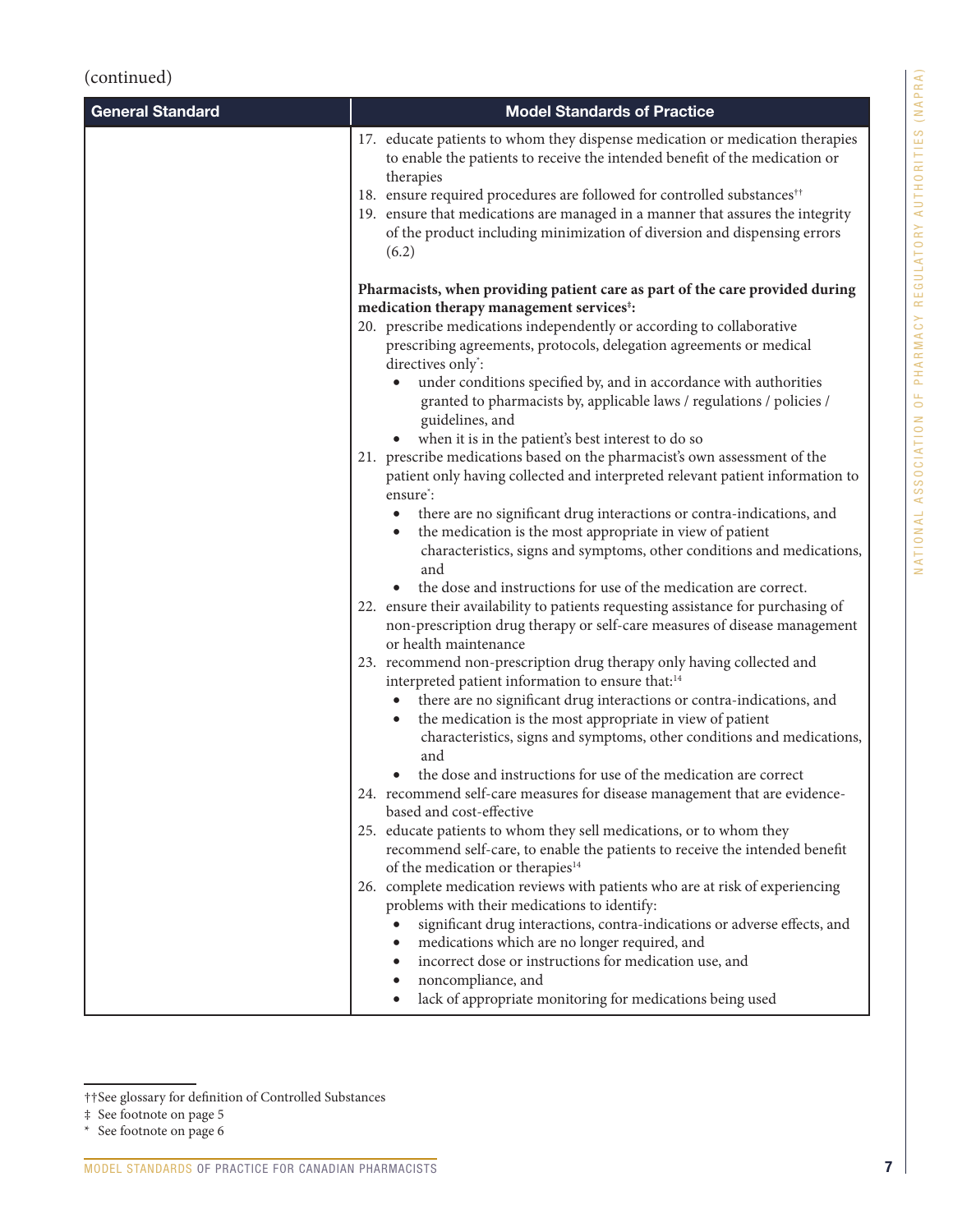| <b>General Standard</b> | <b>Model Standards of Practice</b>                                                                                                                                                                                                                                                                                                                                                                                                                                                                                                                                                                                                                                                                                                                                                             |
|-------------------------|------------------------------------------------------------------------------------------------------------------------------------------------------------------------------------------------------------------------------------------------------------------------------------------------------------------------------------------------------------------------------------------------------------------------------------------------------------------------------------------------------------------------------------------------------------------------------------------------------------------------------------------------------------------------------------------------------------------------------------------------------------------------------------------------|
|                         | 27. rectify medication-therapy problems that pose risks to the patient or can<br>affect the efficacy of the medication by (1.7):<br>educating the patient, and<br>$\bullet$<br>making changes in therapy in accordance with authorities granted to<br>$\bullet$<br>pharmacists by laws / regulations / policies / guidelines, or<br>contacting a prescriber to recommend changes in therapy<br>28. provide best-possible medication histories to patients or their authorized<br>health care professionals*:<br>• only under conditions specified by applicable laws / regulations /<br>policies / guidelines, and<br>• when patients are at risk for problems with their medications (e.g.<br>demographic risk, complexity of medication regimes, hospitalization<br>or change in physicians) |
|                         | 29. identify and reconcile changes in patient's medication-therapy*:<br>to patients requesting this service, and<br>to patients who are at risk for medication-therapy problems related<br>$\bullet$<br>to transitions in health care services (e.g. hospitalization or discharge<br>from hospital)                                                                                                                                                                                                                                                                                                                                                                                                                                                                                            |
|                         | 30. order laboratory tests for patients and/or access patient's laboratory test<br>results <sup>*</sup> :<br>only under conditions specified by applicable laws / regulations /<br>$\bullet$<br>policies / guidelines, and<br>only when it is in the patient's best interest to do so, and<br>when necessary to ensure that a patient's medication therapy is safe and<br>effective                                                                                                                                                                                                                                                                                                                                                                                                            |
|                         | 31. interpret patient's laboratory results to identify if patients require changes to<br>their medication therapy*<br>32. manage required changes to patient's medication therapy as identified via<br>interpretation of laboratory results by*:<br>making changes in therapy in accordance with authorities granted to<br>$\bullet$<br>pharmacists by laws / regulations / policies / guidelines, or<br>contacting a prescriber to recommend changes in therapy                                                                                                                                                                                                                                                                                                                               |
|                         | 33. administer medications by injection only <sup>*20</sup> :<br>in accordance with authorities granted to pharmacists by laws /<br>regulations / policies / guidelines, and<br>• when there are policies and procedures established for handling<br>emergencies, and<br>the environment in which the injection is to be administered is<br>appropriate, and<br>the pharmacist can take all appropriate steps to ensure that the<br>$\bullet$<br>injection is administered safely                                                                                                                                                                                                                                                                                                              |
|                         | Pharmacists, when providing drug information#:<br>34. accurately interpret medication-related questions posed / issues raised by<br>various audiences (4.1)<br>35. use evidence and resources appropriate to the level of question / issue and<br>with consideration of the potential impact of the information on the safe,<br>effective and cost-effective use of medications                                                                                                                                                                                                                                                                                                                                                                                                                |

<sup>\*</sup> See footnote on page 6

<sup>#</sup> See also the standards to be fulfilled by all pharmacists within the category of applying medication expertise to practice.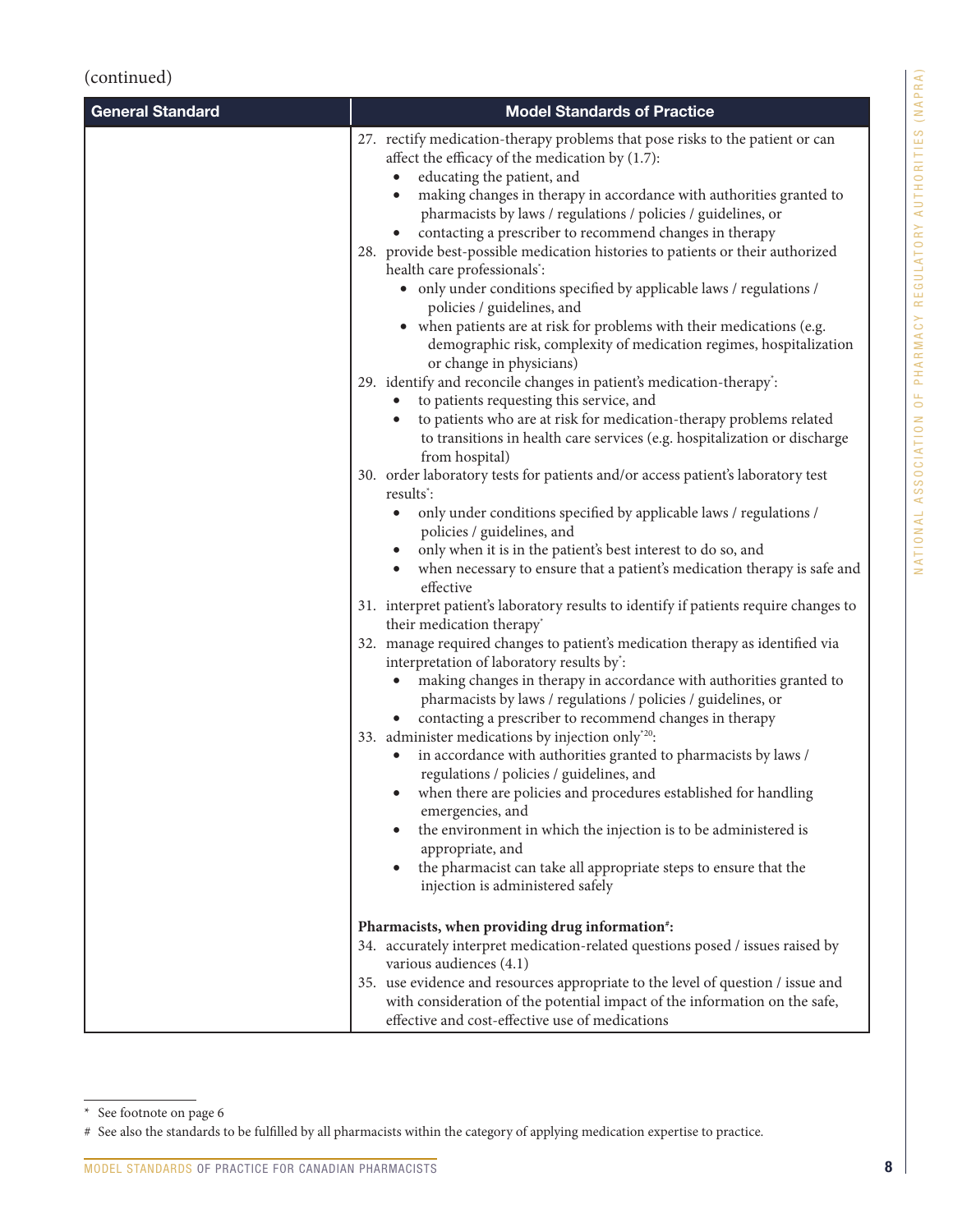| <b>General Standard</b> | <b>Model Standards of Practice</b>                                                                                                                                                                                                                                                                                                                                                                                                                                                                                                                                                                                                                                                                                                                                                                                                                                                                                                                                                                                                                                                                                                                                                                                                                                                                               |
|-------------------------|------------------------------------------------------------------------------------------------------------------------------------------------------------------------------------------------------------------------------------------------------------------------------------------------------------------------------------------------------------------------------------------------------------------------------------------------------------------------------------------------------------------------------------------------------------------------------------------------------------------------------------------------------------------------------------------------------------------------------------------------------------------------------------------------------------------------------------------------------------------------------------------------------------------------------------------------------------------------------------------------------------------------------------------------------------------------------------------------------------------------------------------------------------------------------------------------------------------------------------------------------------------------------------------------------------------|
|                         | Pharmacists, when responsible for medication distribution / supply:<br>36. ensure that prescriptions received are complete, authentic and meet all legal<br>and professional requirements (6.1)<br>37. ensure that products selected are correct and consistent with applicable<br>policies $(6.1)$<br>38. ensure that quantities dispensed are correct (6.1)<br>39. ensure the accurate preparation of compounded products including<br>ingredients, processes and techniques (6.1)<br>40. ensure that packaging and labelling are appropriate and meet legal and<br>professional requirements (6.1)<br>41. ensure that a final check of prescribed products is performed<br>42. ensure that medications are stored in a manner that maintains stability and<br>integrity $(6.1)$<br>43. ensure safe, legal, environmentally sound disposal of medications (6.1)<br>44. ensure required procedures are followed for controlled substances<br>45. ensure that medications are managed in a manner that assures the integrity<br>of the product including minimization of diversion and dispensing errors<br>(6.2)                                                                                                                                                                                                |
|                         | Pharmacists, when managing a pharmacy:<br>46. ensure the physical layout of pharmacy conforms with applicable<br>laws, regulations and policies, including an area which ensures patient<br>confidentiality<br>47. ensure that non-prescription products are located in the area of the<br>pharmacy which is consistent with the appropriate drug schedule<br>classification stated in the legislation <sup>14</sup><br>48. organize staffing and workflow to enable pharmacists to fulfill standards of<br>practice and to optimize patient care (7.2)<br>49. establish job descriptions that hold staff accountable for professional<br>performance consistent with standards of practice, including measurable<br>performance indicators<br>50. ensure staff access to required information / resources (7.3)<br>51. ensure that inventory is managed to remove outdated stock and to ensure<br>the quality and timeliness of medication supply $(6.1, 7.3)$<br>52. ensure consistent adherence to laws, regulations and policies related to<br>inventory management of scheduled drugs, controlled substances<br>53. ensure that the pharmacy meets requirements for accreditation or permits to<br>operate<br>54. complete activities / submissions required for continued accreditation of the<br>pharmacy |
|                         | Pharmacists, when educating pharmacy students / interns:<br>55. comply with requirements, policies and procedures as established by the<br>relevant Faculties of Pharmacy and provincial regulatory authorities                                                                                                                                                                                                                                                                                                                                                                                                                                                                                                                                                                                                                                                                                                                                                                                                                                                                                                                                                                                                                                                                                                  |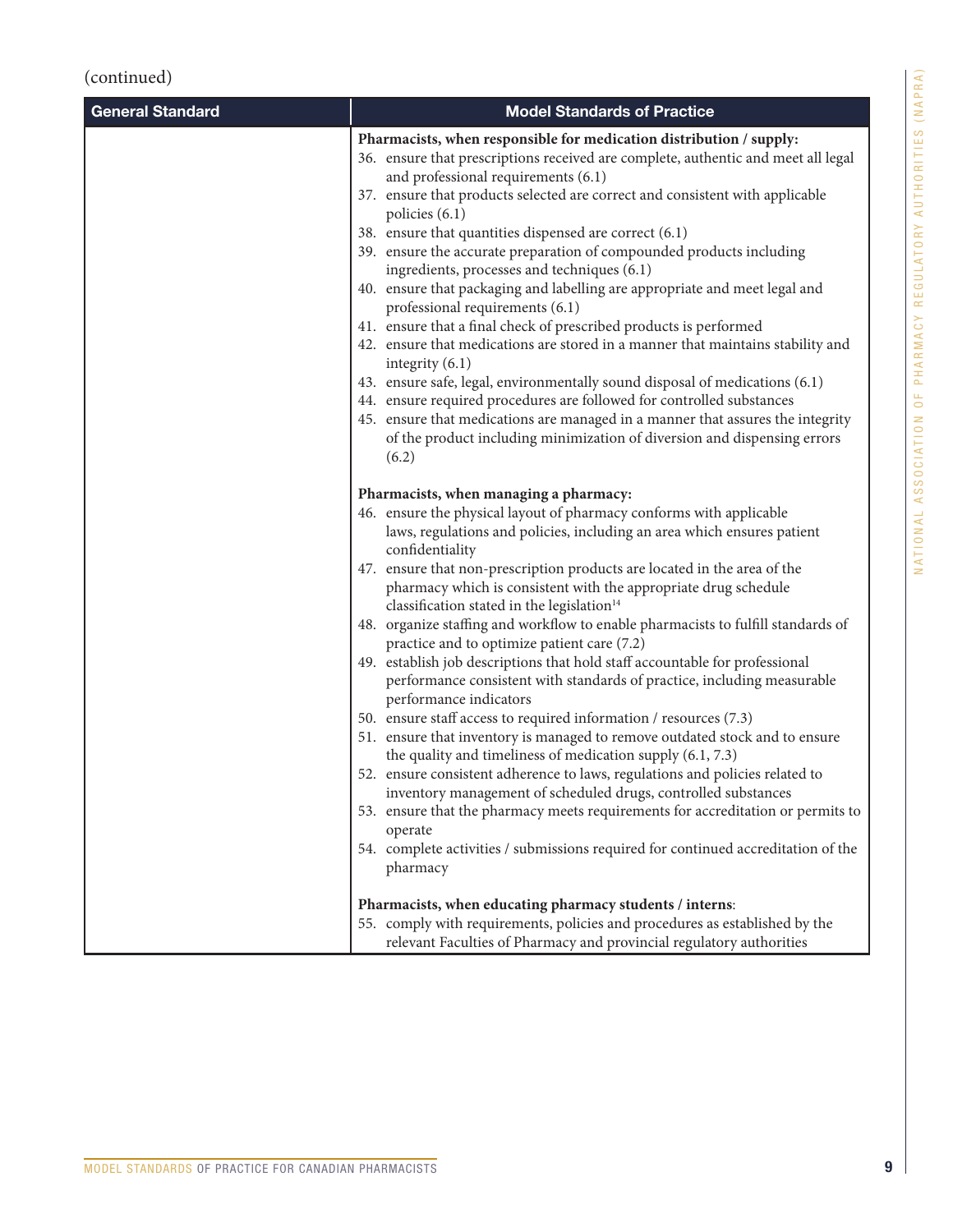| <b>General Standard</b>                                                                                                            | <b>Model Standards of Practice</b>                                                                                                                                                                                                                                                                                                                                                                                                                                                                                                                                                                                                                                                                                                                                                                                                                                                                                                                                                                                                                                                                                                                                                                                                                                                                                                                                                                                                                                                                                                                                                                                                                                                                                                                                                                                                                                                                                                                                                                                                                                                                                                                                                                                                                                                                                                                |
|------------------------------------------------------------------------------------------------------------------------------------|---------------------------------------------------------------------------------------------------------------------------------------------------------------------------------------------------------------------------------------------------------------------------------------------------------------------------------------------------------------------------------------------------------------------------------------------------------------------------------------------------------------------------------------------------------------------------------------------------------------------------------------------------------------------------------------------------------------------------------------------------------------------------------------------------------------------------------------------------------------------------------------------------------------------------------------------------------------------------------------------------------------------------------------------------------------------------------------------------------------------------------------------------------------------------------------------------------------------------------------------------------------------------------------------------------------------------------------------------------------------------------------------------------------------------------------------------------------------------------------------------------------------------------------------------------------------------------------------------------------------------------------------------------------------------------------------------------------------------------------------------------------------------------------------------------------------------------------------------------------------------------------------------------------------------------------------------------------------------------------------------------------------------------------------------------------------------------------------------------------------------------------------------------------------------------------------------------------------------------------------------------------------------------------------------------------------------------------------------|
| Pharmacists provide evidence of<br>application of their medication and<br>medication-use expertise through<br>documentation (1.9). | Pharmacists regardless of the role they are fulfilling:<br>56. keep clear, accurate and legible records that are consistent with applicable<br>legislation, regulations, policies and standards (1.9)<br>57. make records in a timely manner, either concomitant with performing of a<br>task or as soon as possible afterwards <sup>11</sup><br>58. document their activities and the information necessary to support the<br>rationale and quality of these activities (1.9)<br>59. adhere to current laws, regulations and policies relating to documentation<br>and applicable to pharmacy practice (3.1)                                                                                                                                                                                                                                                                                                                                                                                                                                                                                                                                                                                                                                                                                                                                                                                                                                                                                                                                                                                                                                                                                                                                                                                                                                                                                                                                                                                                                                                                                                                                                                                                                                                                                                                                     |
|                                                                                                                                    | Pharmacists, when providing patient care:<br>60. document their decisions / actions, supporting patient and related<br>information, and their interpretation of this information, including their:<br>review of each prescription for a medication that a patient is taking for<br>the first time to ensure that it is the most appropriate for the specific<br>patient<br>actions taken to rectify prescriptions for medications that pose risks to<br>a patient<br>assessment of the appropriateness of providing each refill of a<br>medication<br>management of patient's requests for refills of medications which pose<br>risks to the patient<br>assessment of each patient's compliance when providing refills for<br>$\bullet$<br>medications for chronic disease<br>actions to address problems with compliance that pose risks to the<br>$\bullet$<br>patient or can affect the efficacy of the medication<br>appropriate extensions of refills of medications for chronic disease<br>$\bullet$<br>appropriate education of patients to whom they dispensed medications<br>$\bullet$<br>or medication therapies<br>appropriate prescribing of medications according to collaborative<br>prescribing agreements, protocols, delegation agreements or medical<br>directives<br>appropriate independent prescribing of medications<br>appropriate recommendations to patients requiring non-prescription<br>drug therapies $14$<br>appropriate education of patients to whom they sold non-prescription<br>medications, or to whom they recommended self-care <sup>14</sup><br>completion of medication reviews with patients who are at risk of<br>experiencing problems with their medications including documenting<br>the presence of medication-therapy problems identified<br>actions to rectify medication-therapy problems identified via<br>medication review<br>provision of complete medication histories to at-risk patients or their<br>authorized health care professionals<br>identification and reconciliation of changes in at-risk patient's<br>medication therapy <sup>*</sup><br>ordering of laboratory tests for patients*<br>accessing of patient's laboratory test results'<br>assessing of patient's screening and diagnostic laboratory test results to<br>identify problems in the patient's medication therapy |

\* See footnote on page 6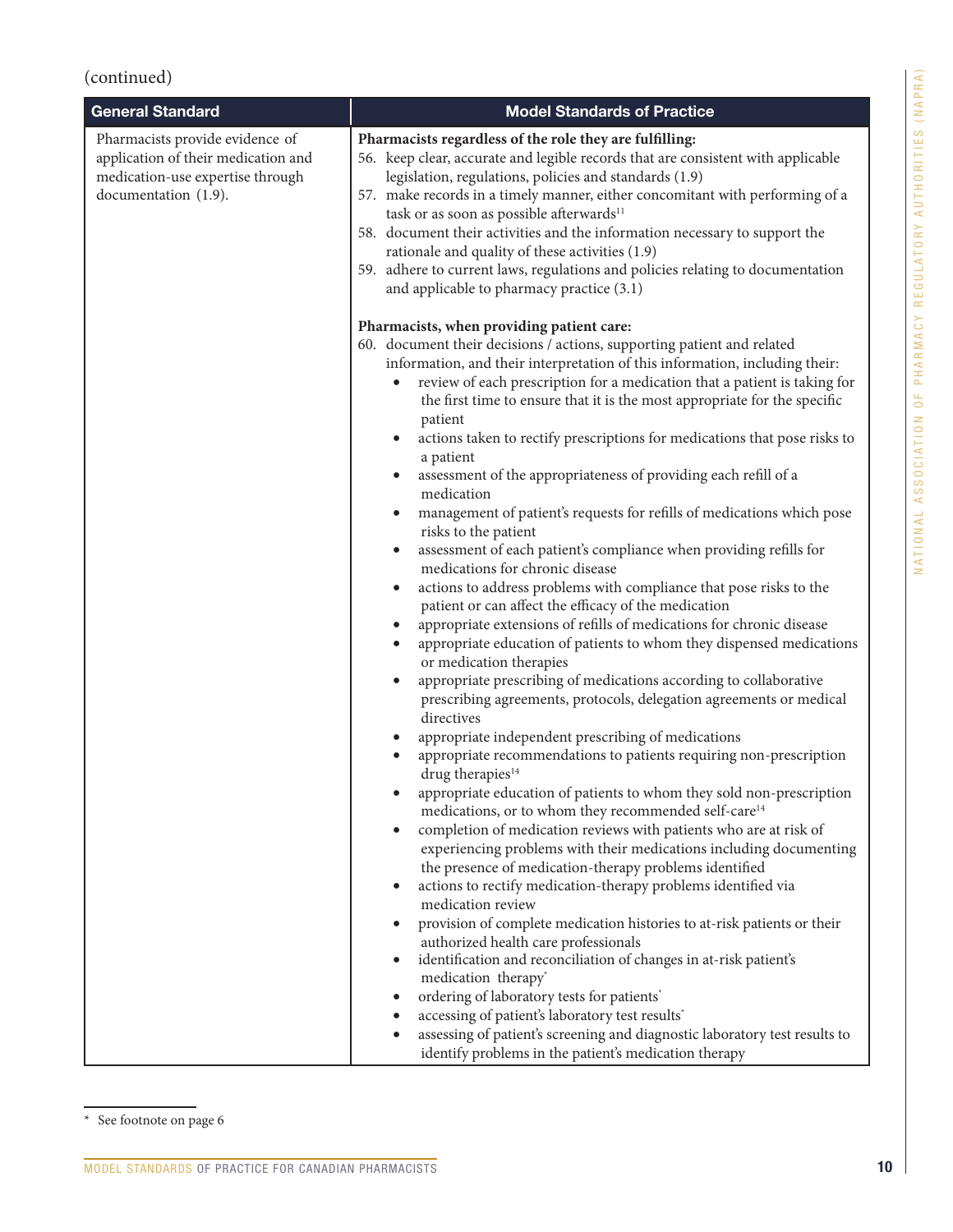| <b>General Standard</b> | <b>Model Standards of Practice</b>                                                                                                                                                                                                                                                                                                                                  |
|-------------------------|---------------------------------------------------------------------------------------------------------------------------------------------------------------------------------------------------------------------------------------------------------------------------------------------------------------------------------------------------------------------|
|                         | actions to rectify medication therapy problems identified via laboratory<br>$\bullet$<br>test results<br>appropriate administration of medications by injection<br>$\bullet$<br>communication of relevant patient-care information to the patient<br>$\bullet$<br>and patient's health care providers consistent with applicable laws,<br>regulations and policies. |
|                         | Pharmacists, when responsible for medication distribution:                                                                                                                                                                                                                                                                                                          |
|                         | 61. document that the pharmacist has ensured:                                                                                                                                                                                                                                                                                                                       |
|                         | that prescriptions received are complete, authentic and meet all legal<br>$\bullet$<br>and professional requirements                                                                                                                                                                                                                                                |
|                         | that a final check of prescription products prepared for distribution has<br>$\bullet$<br>been completed                                                                                                                                                                                                                                                            |
|                         | the quality and legality of products prepared for distribution<br>$\bullet$                                                                                                                                                                                                                                                                                         |
|                         | that inventory management and distribution of scheduled drugs,<br>$\bullet$                                                                                                                                                                                                                                                                                         |
|                         | controlled substances has been completed as required by applicable                                                                                                                                                                                                                                                                                                  |
|                         | laws, regulations and policies                                                                                                                                                                                                                                                                                                                                      |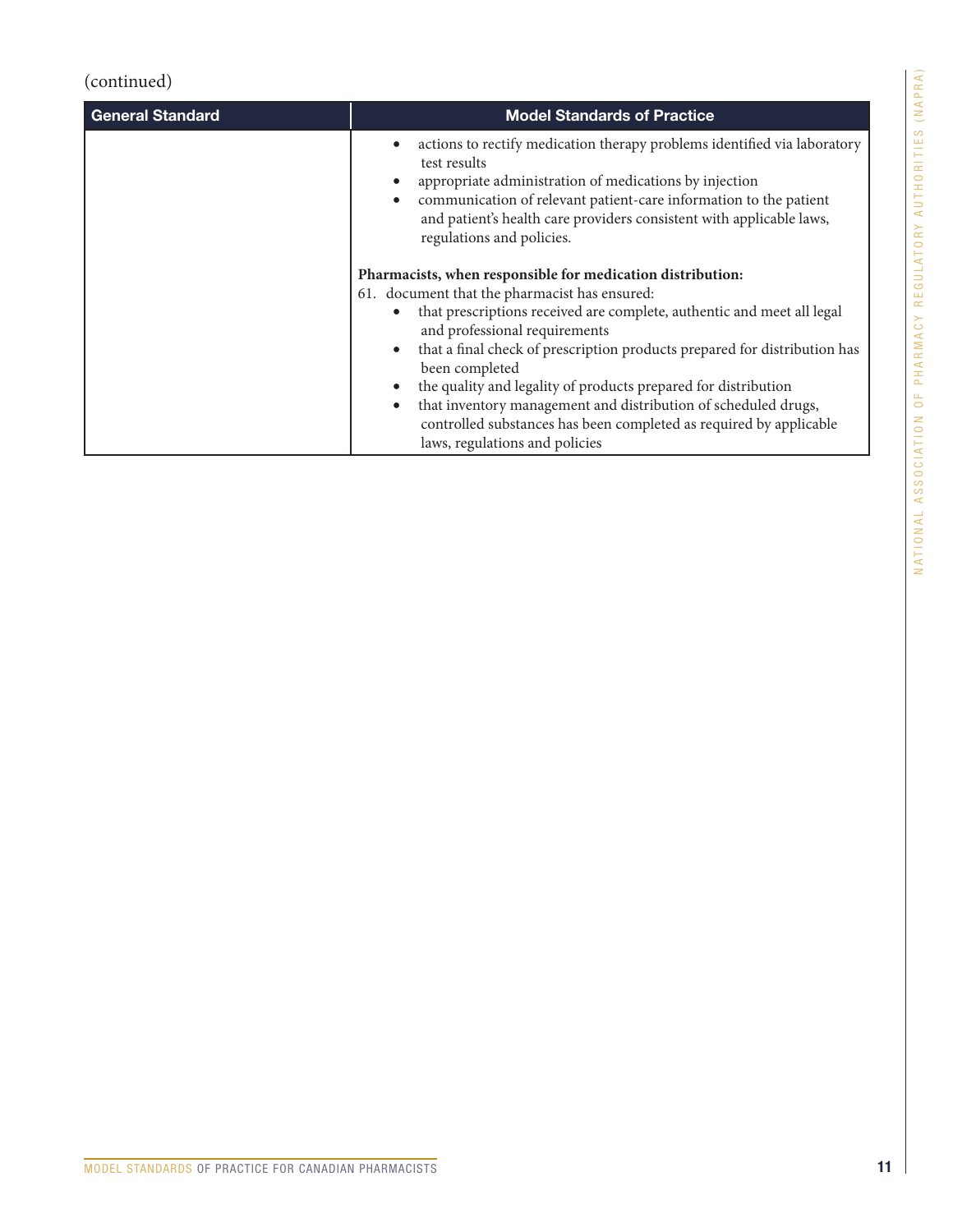| General Standard                                                                                                | <b>Model Standards of Practice</b>                                                                                                                                                                                                                                                                                                                                                                                                                                                                                                                                                                                                                                                                                                                                                                                                                                                                  |
|-----------------------------------------------------------------------------------------------------------------|-----------------------------------------------------------------------------------------------------------------------------------------------------------------------------------------------------------------------------------------------------------------------------------------------------------------------------------------------------------------------------------------------------------------------------------------------------------------------------------------------------------------------------------------------------------------------------------------------------------------------------------------------------------------------------------------------------------------------------------------------------------------------------------------------------------------------------------------------------------------------------------------------------|
| Pharmacists work constructively with<br>students, interns, peers and members of<br>the inter-professional team. | Pharmacists regardless of the role they are fulfilling:<br>treat colleagues with respect (2.2)<br>1.<br>2.<br>act as a positive role model<br>3.<br>fulfill their roles and obligations to colleagues in a timely manner (2.1)<br>make efficient use of the expertise and availability of colleagues (2.3 and 3.5)<br>4.<br>adhere to applicable laws, regulations and policies applicable to pharmacy<br>5.<br>practice including those related to delegating, and accepting delegation of,<br>professional tasks (3.1)<br>ensure their activities are consistent with the health care goals of<br>6.<br>maintenance of wellness and health promotion (2.4)(5.3)                                                                                                                                                                                                                                   |
|                                                                                                                 | Pharmacists, when providing patient care:<br>refer patients to appropriate members of the health care team, including for<br>7.<br>management of $(2.3)$ :<br>a. health care issues requiring medical, dental or optometric care<br>b. medication-therapy problems beyond their individual competence<br>recognize and work within the limits of their competence when accepting<br>8.<br>responsibility for activities as part of collaborative practice<br>fulfill their responsibilities to the inter-professional team in accordance with<br>9.<br>collaborative practice agreements (or similar formal agreements that define<br>team responsibilities)<br>10. maintain certifications in CPR and emergency First Aid <sup>§§</sup><br>11. provide information on services available to support patients in maintaining<br>their health and wellness<br>Pharmacists, when managing a pharmacy: |
|                                                                                                                 | 12. organize and support staffing and workflow changes necessary to enable<br>pharmacists to participate in collaborative care initiatives<br>13. establish and maintain professional relationships with other health care<br>professionals to support collaborative care initiatives<br>14. provide a work environment that supports collaborative care practices                                                                                                                                                                                                                                                                                                                                                                                                                                                                                                                                  |
| Pharmacists communicate effectively.                                                                            | Pharmacists regardless of the role they are fulfilling:<br>15. are proficient in written and verbal English or French<br>16. use effective verbal, non-verbal, listening and written communication skills<br>(5.1)<br>17. demonstrate sensitivity, respect and empathy when communicating with<br>diverse groups (5.2)                                                                                                                                                                                                                                                                                                                                                                                                                                                                                                                                                                              |
|                                                                                                                 | Pharmacists, when providing patient care:<br>18. listen to patients and respect their views about their health and<br>$medications\rm^{11}$<br>19. give patients the information they need to make decisions about their care in<br>a way they can understand <sup>11</sup> , including addressing communication challenges<br>related to foreign languages or illiteracy<br>20. respond to patient's questions <sup>11</sup><br>21. pass on information to health care professionals providing care to patients as<br>required $(1.6)$ :<br>only in accordance with applicable laws, regulations and policies, and<br>to support safe and effective therapy, and<br>while maintaining patient confidentiality                                                                                                                                                                                      |

§§ At the equivalent of the Red Cross Workplace Standard First Aid and CPR Course level [\(http://www.redcross.ca/article.](http://www.redcross.ca/article.asp?id=639&tid=021)) [asp?id=639&tid=021\)](http://www.redcross.ca/article.asp?id=639&tid=021))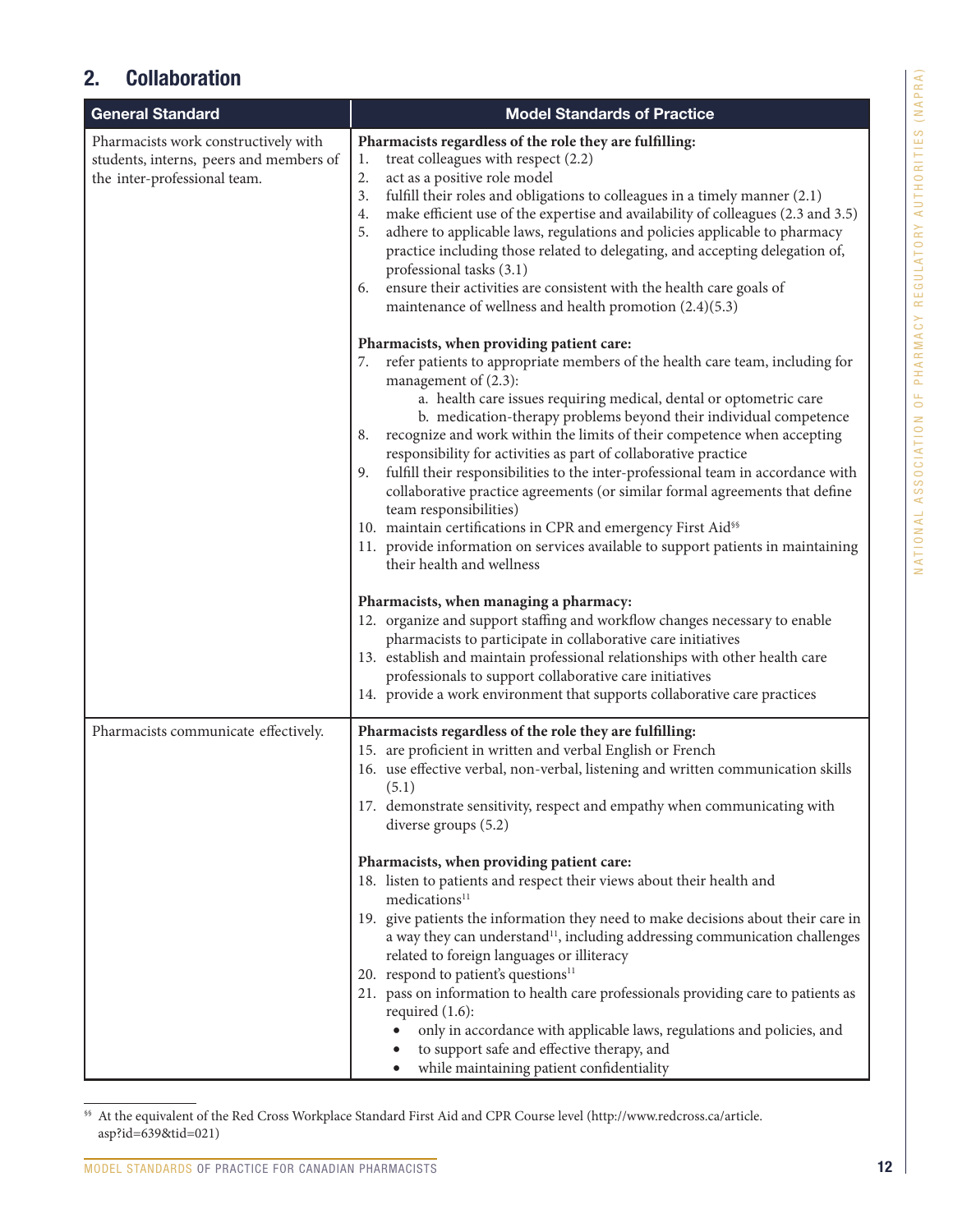### 3. Safety and Quality

| <b>General Standard</b>                                                                                     | <b>Model Standards of Practice</b>                                                                                                                                                                                                                                                                                                                                                                                                                                                                                                                                                                                                                                                                                                                                                                                                                                                                                                                                                                                                                        |
|-------------------------------------------------------------------------------------------------------------|-----------------------------------------------------------------------------------------------------------------------------------------------------------------------------------------------------------------------------------------------------------------------------------------------------------------------------------------------------------------------------------------------------------------------------------------------------------------------------------------------------------------------------------------------------------------------------------------------------------------------------------------------------------------------------------------------------------------------------------------------------------------------------------------------------------------------------------------------------------------------------------------------------------------------------------------------------------------------------------------------------------------------------------------------------------|
| Pharmacists undertake continuing<br>professional development, quality<br>assurance and quality improvement. | Pharmacists regardless of the role they are fulfilling:<br>fulfill the provincially mandated requirements for continuing professional<br>1.<br>development (e.g. CE, practice assessment, learning portfolio)(3.5)<br>collaborate as required to regularly evaluate their care processes and<br>2.<br>pharmacy practices (6.3)<br>ensure that staff or support personnel for whom they are responsible are<br>3.<br>delegated and undertake pharmacy-related activities appropriate to their<br>training and consistent with legislation, regulations and policies<br>ensure that staff or support personnel working under their direct<br>4.<br>supervision competently perform delegated pharmacy-related activities<br>adhere to applicable laws, regulations and policies applicable to pharmacy<br>5.<br>practice<br>accept responsibility for ensuring that the practice environment in which<br>6.<br>they have selected to work supports their provision of quality pharmacy care<br>and services                                                 |
|                                                                                                             | Pharmacists, when managing a pharmacy:<br>develop policies and standard operating procedures that ensure a safe and<br>7.<br>effective system of medication supply is maintained at all times<br>develop policies and standard operating procedures that support staff's<br>8.<br>ability to continuously improve the safety and quality of patient care<br>provided<br>develop and implement practice change models based on measurement and<br>9.<br>improvement in the quality of care and services provided by pharmacists                                                                                                                                                                                                                                                                                                                                                                                                                                                                                                                            |
| Pharmacists respond to safety risks.                                                                        | Pharmacists regardless of the role they are fulfilling:<br>10. manage errors, incidents and unsafe practices (2.6)<br>11. promptly disclose alleged or actual errors, incidents and unsafe practices to<br>those affected and in accordance with legal and professional requirements<br>(2.6)<br>12. record and report alleged and actual errors, incidents and unsafe practices in<br>accordance with legal and professional requirements (2.6)<br>13. adhere to applicable laws, regulations and policies applicable to pharmacy<br>practice $(3.1)$<br>Pharmacists, when providing patient care:<br>14. report the occurrence of adverse events and close-calls*** (2.6)<br>Pharmacists, when managing a pharmacy:<br>15. review errors and incidents to determine patterns and causal factors that<br>contribute to patient risk (2.6)<br>16. develop and implement policies and procedures that minimize errors,<br>incidents and unsafe practices, including supporting staff in their obligation<br>to report adverse events and close-calls (2.6) |

MODEL STANDARDS OF PRACTICE FOR CANADIAN PHARMACISTS

<sup>\*\*\*</sup> Close calls are defined by the Canadian Patient Safety Institute as events with the potential for harm that did not result in harm due to timely intervention or good fortune.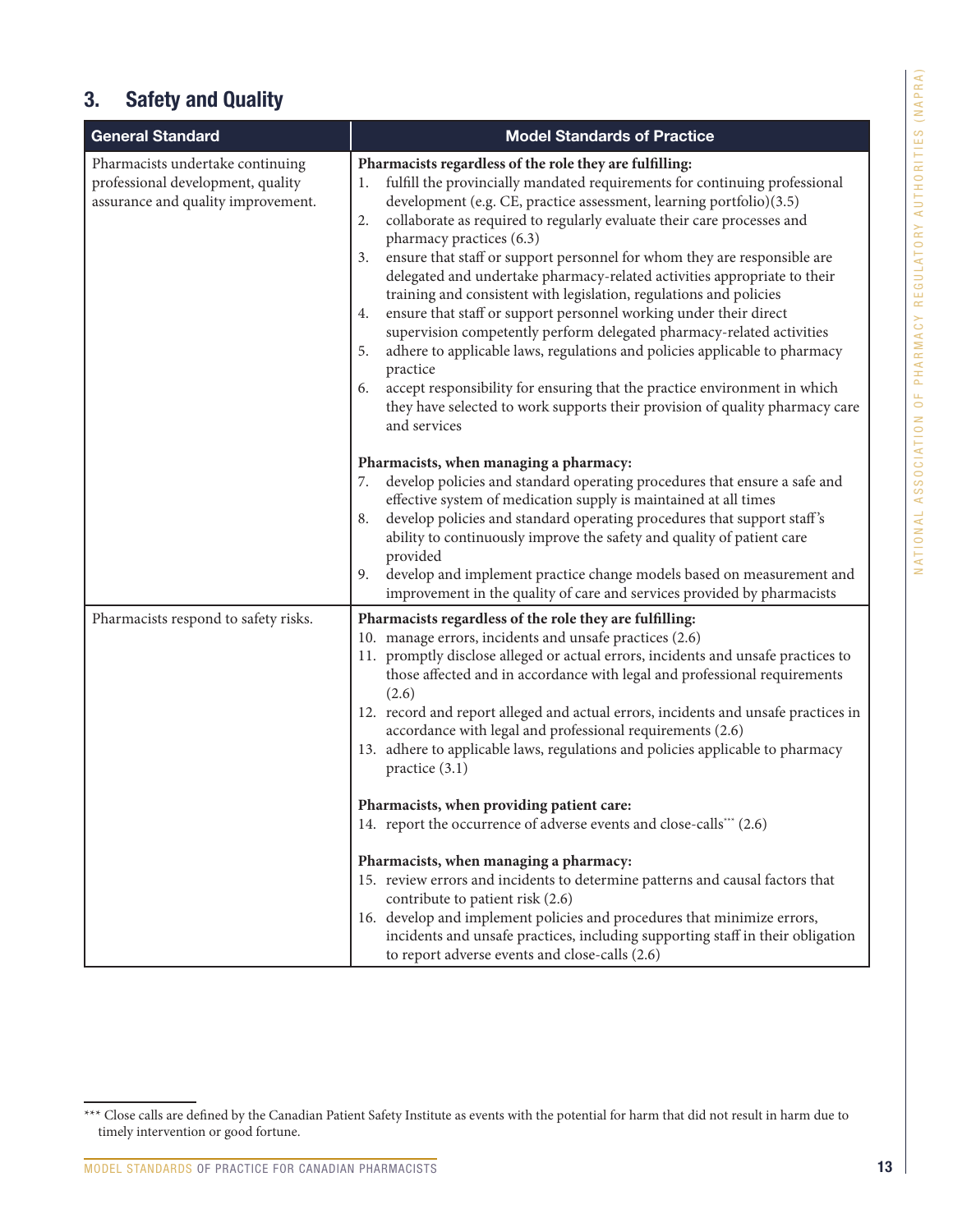### 4. Professionalism and Ethics

| <b>General Standard</b>                                                                         | <b>Model Standards of Practice</b>                                                                                                                                                                                                                                                                                                                                                                                                                                                                                                                                                                                     |
|-------------------------------------------------------------------------------------------------|------------------------------------------------------------------------------------------------------------------------------------------------------------------------------------------------------------------------------------------------------------------------------------------------------------------------------------------------------------------------------------------------------------------------------------------------------------------------------------------------------------------------------------------------------------------------------------------------------------------------|
| Pharmacists demonstrate<br>professionalism and apply ethical<br>principles in their daily work. | Pharmacists regardless of the role they are fulfilling:<br>treat others with sensitivity, respect and empathy<br>1.<br>demonstrate personal and professional integrity (3.3)<br>2.<br>accept responsibility for their actions and decisions (3.3)<br>3.<br>adhere to applicable laws, regulations and policies applicable to pharmacy<br>4.<br>practice $(3.1)$                                                                                                                                                                                                                                                        |
|                                                                                                 | Pharmacists, when providing patient care:<br>demonstrate a caring, empathetic, professional attitude (1.1)<br>5.<br>maintain professional boundaries (3.3)<br>6.<br>maintain the patient's best interest as the core of all activities (3.2)<br>protects the patient's privacy when collecting and using relevant<br>8.<br>information $14$<br>educate and enable patients to make informed choices, involving them in<br>9.<br>decision-making (1.4 and 3.2)<br>10. educate patients to support their ability to provide self-care<br>ensure confidentiality of patient information is maintained $(3.2)^{14}$<br>11. |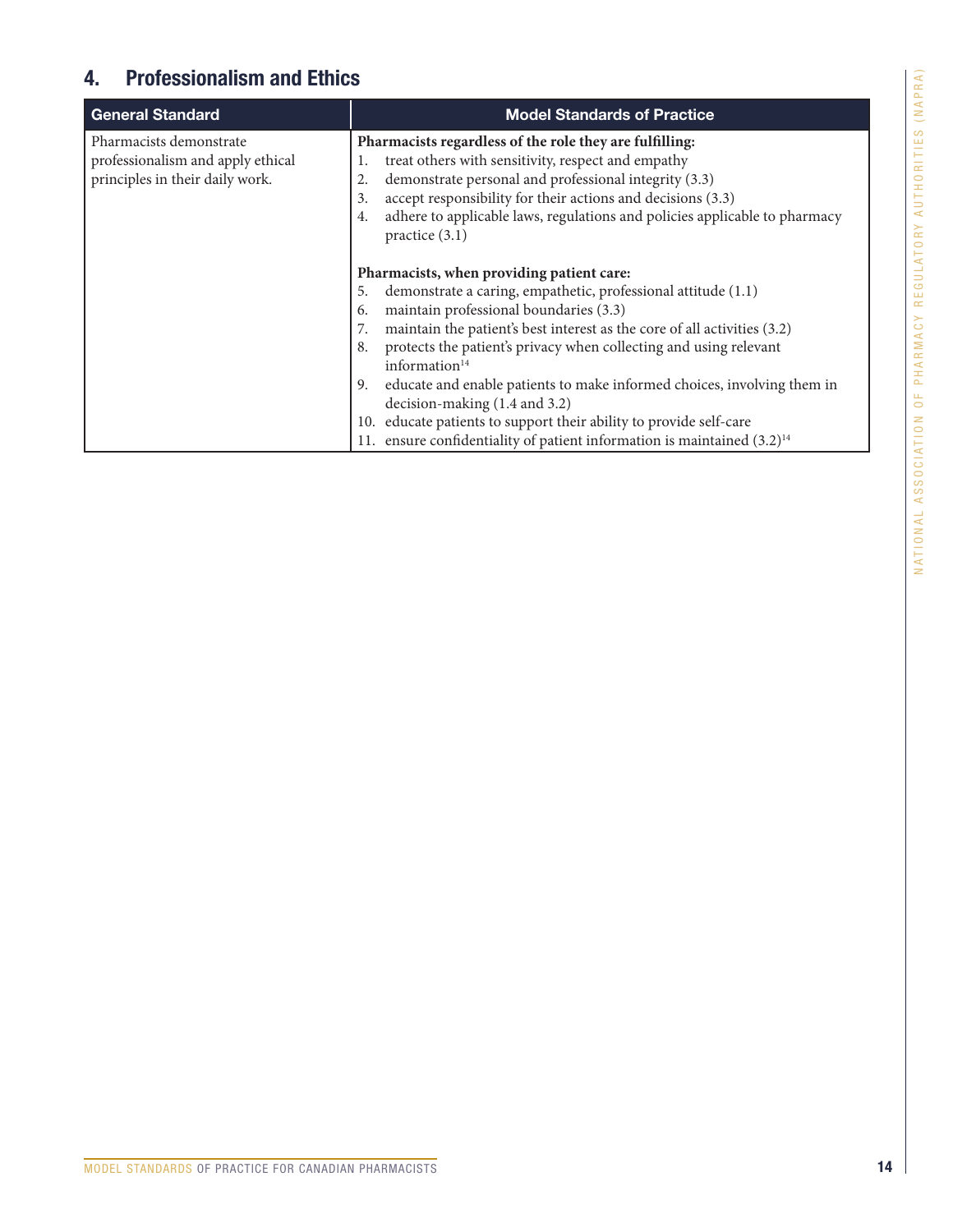### APPENDIX 1: Participants in the Development of the MSOP

#### Review and Preparation of Revised MSOP

*National Advisory Committee on Pharmacy Practice (2008)*

**Marshall Moleschi (Chair)** – British Columbia **George Budd** – British Columbia **Tom Dolanjski** – Ontario **Nicholas Honcharik** – Manitoba **Kim Houssin** – Manitoba **Audrey McLelland** – Saskatchewan **Susan Troesch** – British Columbia **Dianne Donnan** – Alberta **Beverley Zwicker** – Nova Scotia **Rosemarie Patodia** – Ontario **Doreen Leong** – British Columbia (Special Contributor)

#### External Review

Association of Faculties of Pharmacy of Canada Alberta College of Pharmacists Canadian Forces Health Service Canadian Pharmacists Association Canadian Society of Hospital Pharmacists College of Pharmacists of British Columbia Manitoba Pharmaceutical Association Nova Scotia College of Pharmacists Ordre des Pharmaciens du Québec Ontario College of Pharmacists Pharmacy Examining Board of Canada Saskatchewan College of Pharmacists

#### Restructuring and Revisions

Nancy Winslade - Consultant in Health Professions Education and Assessment

MODEL STANDARDS OF PRACTICE FOR CANADIAN PHARMACISTS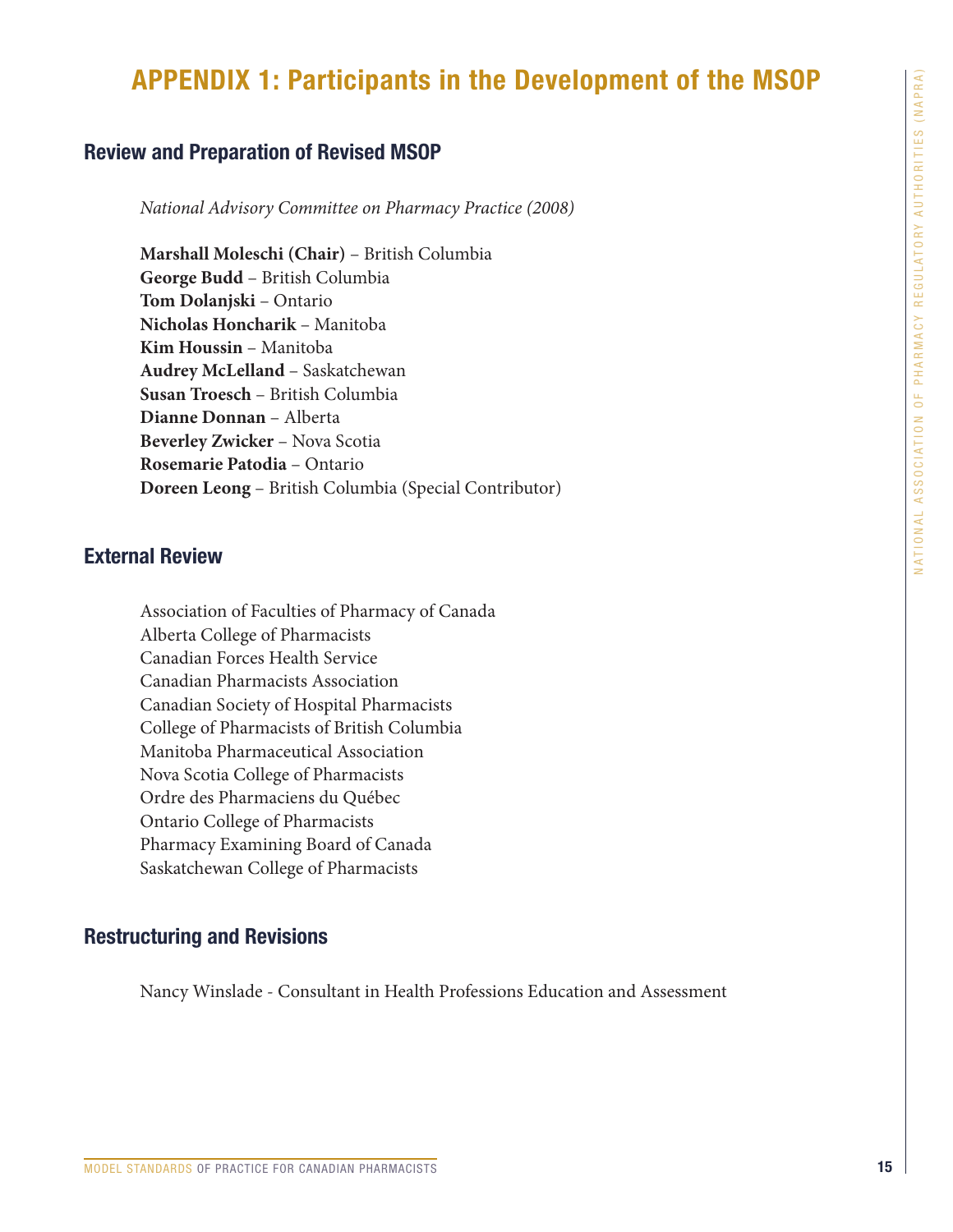# GLOSSARY

### Controlled Substances

As per the *Controlled Drugs and Substances Act*, controlled substances include narcotics, controlled drugs, benzodiazepines and other targeted substances.

### Dispensing<sup>21</sup>

Dispensing means, with respect to a drug, any one or more of the following:

- 1. Evaluating a prescription for a drug
- 2. Assessing the patient and the patient's health history and medication record
- 3. Packaging and labelling of a drug
- 4. Providing a drug to or for a person pursuant to a prescription†††.

### Medication Therapies

Includes devices and supports for use with medications.

### Medication Therapy Management Services<sup>22</sup>

Medication Therapy Management is a distinct service or group of services that optimize therapeutic outcomes for individual patients. Medication Therapy Management Services are independent of, but can occur in conjunction with, the provision of a medication product. Medication Therapy Management encompasses a broad range of professional activities and responsibilities within the licensed pharmacist's, or other qualified health care provider's, scope of practice. These services include, but are not limited to, the following, according to the individual needs of the patient:

- 1. Performing or obtaining necessary assessments of the patient's health status;
- 2. Formulating a medication treatment plan;
- 3. Selecting, initiating, modifying, or administering medication therapy;
- 4. Monitoring and evaluating the patient's response to therapy, including safety and effectiveness;
- 5. Performing a comprehensive medication review to identify, resolve, and prevent medicationrelated problems, including adverse drug events;
- 6. Documenting the care delivered and communicating essential information to the patient's other primary care providers;
- 7. Providing verbal education and training designed to enhance patient understanding and appropriate use of his/her medications;
- 8. Providing information, support services and resources designed to enhance patient adherence with his/her therapeutic regimens;
- 9. Coordinating and integrating medication therapy management services within the broader health care-management services being provided to the patient.

<sup>†††</sup> This definition is consistent with that proposed by the *Health Professions Regulatory Advisory Committee* of Ontario in their recent report *Critical Links.* This definition is that dispensing is the provision of prescription drugs to a patient by a professional authorized by law to prescribe drugs or by a professional acting pursuant to a prescription after the professional:

a) records, selects, measures, reconstitutes, inspects, packages and labels the drug; and

b) uses professional judgement to confirm the appropriateness of supplying the drug in the particular situation.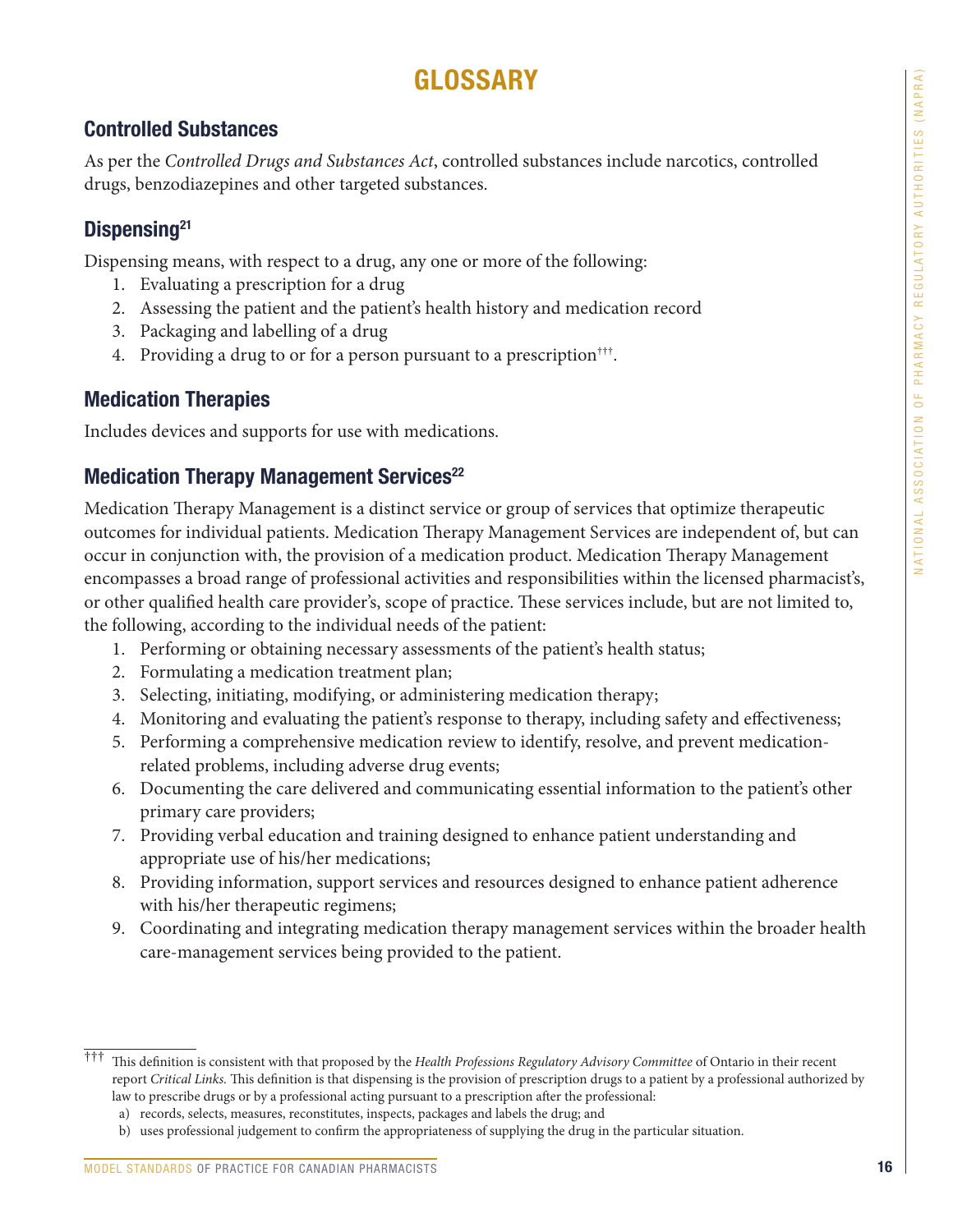# **REFERENCES**

- 1. The Safety Competencies: Enhancing patient safety across the health professions. CPSI. (2008). [http://www.patientsafetyinstitute.ca/uploadedFiles/Safety\\_Competencies\\_16Sep08.pdf](http://www.patientsafetyinstitute.ca/uploadedFiles/Safety_Competencies_16Sep08.pdf)
- 2. Blueprint for Pharmacy: Designing the future together. Canadian Pharmacist's Association. (2008). [http://www.pharmacists.ca/content/about\\_cpha/whats\\_happening/cpha\\_in\\_action/pdf/BlueprintVision.pdf](http://www.pharmacists.ca/content/about_cpha/whats_happening/cpha_in_action/pdf/BlueprintVision.pdf)
- 3. Armitage M, Shaw K. Understanding standards: regulation and revalidation. *Clinician in Management.*  2005;13:149-54.
- 4. Chisholm A, Askham J. A review of professional codes and standards for doctors in the UK, USA and Canada. *Picker Institute of Europe.* 2006.
- 5. Irvine D. Standards and Revalidation or Recertification. *Ann Acad Med Singapore*. 2004;33:715-9.
- 6. International Pharmacy Federation. Good Pharmacy Practice. (1997) [http://www.fip.nl/www/?page=menu\\_goodpharmacypractice](http://www.fip.nl/www/?page=menu_goodpharmacypractice)
- 7. General Medical Council. Good Medical Practice (2006). [http://www.gmc-uk.org/guidance/good\\_medical\\_practice/index.asp](http://www.gmc-uk.org/guidance/good_medical_practice/index.asp)
- 8. Royal Pharmaceutical Society of Great Britain. Draft Pharmacy Practice Framework. (2007). <http://www.rpsgb.org/Scotland/pdfs/spb0710-26app1.pdf>
- 9. Royal Pharmaceutical Society of Great Britain. The Performance Standards (2008). <http://www.rpsgb.org/pdfs/preregperfstandards.pdf>
- 10. General Medical Council. GMP a working framework for appraisal and assessment. [http://www.gmc-uk.org/about/reform/gmp\\_framework.asp](http://www.gmc-uk.org/about/reform/gmp_framework.asp)
- 11. General Medical Council. Framework for appraisal and assessment [http://www.gmc-uk.org/about/reform/Framework\\_4\\_3.pdf](http://www.gmc-uk.org/about/reform/Framework_4_3.pdf) and explanatory note.
- 12. Gonczi, A., Hager, P, Oliver, L. Establishing Competency-based Standards in the Professions. Research Paper No. 1. National Office of Overseas Skills Recognition. Canberra, Australia: Australian Government Publishing Service (1990).
- 13. Heywood, L., Gonczi, A., Hager, P. A Guide to Development of Competency Standards for Professions. Research Paper No. 7. National Office of Overseas Skills Recognition. Canberra, Australia: Australian Government Publishing Service (1992).
- 14. National Association of Pharmacy Regulatory Authorities. Supplemental Standards of Practice for Schedule II and III Drugs. June 2005. http://napra.ca/Content\_Files/Files/SupplementalStandardsofPracticeIIandIII-June2005.pdf